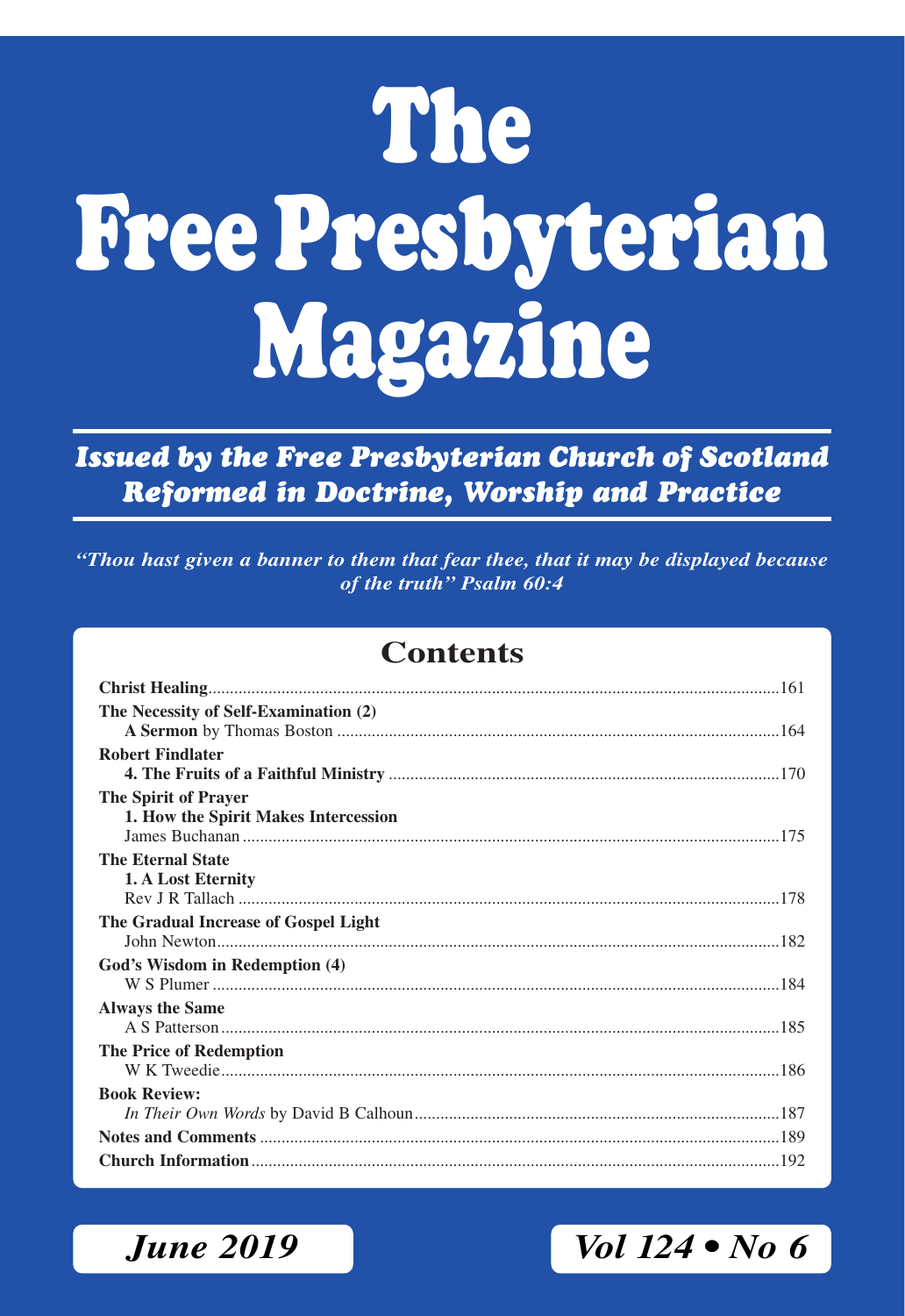### **The Free Presbyterian Church of Scotland**

**Moderator of Synod:** Rev A W MacColl MA PhD, F P Manse, Swainbost, HS2 0TA; tel: 01851 810228.

**Clerk of Synod:** Rev K M Watkins BA, F P Manse, Ferry Road, Leverburgh, Isle of Harris, HS5 3UA; tel: 01859 520271; e-mail: kmwatkins@fpchurch.org.uk.

**Assistant Clerk:** Rev J R Tallach MB ChB, 2 Fleming Place, Stornoway, HS1 2NH; tel: 01851 702501.

**General Treasurer:** Mr W Campbell, 133 Woodlands Road, Glasgow, G3 6LE; tel: 0141 332 9283, fax 0141 332 4271, e-mail: wc.fpchurch@btconnect.com.

**Law Agents:** Brodies LLP, 15 Atholl Crescent, Edinburgh, EH3 8AH; tel: 0131 228 3777.

#### **Clerks to Presbyteries:**

**Northern:** Rev D W B Somerset BSc DPhil, 18 Carlton Place, Aberdeen, AB15 4BQ; tel: 01224 645250.

**Southern:** Rev R MacLeod BA, 4 Laurel Park Close, Glasgow, G13 1RD; tel: 0141 954 3759.

**Western:** Rev D A Ross, F P Manse, Laide, IV22 2NB; tel: 01445 731340.

**Outer lsles:** Rev J B Jardine BD, F P Manse, Tarbert, Isle of Harris, HS3 3DF; tel: 01859 502253.

**Asia Pacific:** Rev G B Macdonald BSc, 60 Hamilton St, Riverstone, NSW 2765; tel. 02 9627 3408.

**Zimbabwe**: Rev S Khumalo, Stand No 56004, Mazwi Road, Lobengula, PO Magwegwe, Bulawayo; tel: 00263 9407131.

**Zimbabwe Mission Office:** 9 Robertson Street, Parkview, Bulawayo; tel: 002639 62636, fax: 002639 61902, e-mail: fpchurchheadoffice@gmail.com.

#### **Residential Care Homes:**

Ballifeary House, 14 Ness Walk, Inverness, IV3 5SQ; tel: 01463 234679.

Leverburgh Residential Care Home, Ferry Road, Leverburgh, Isle of Harris, HS5 3UA; tel: 01859 520296.

**Website of the Free Presbyterian Church of Scotland:** www.fpchurch.org.uk.

### **The Free Presbyterian Magazine**

Published by The Free Presbyterian Church of Scotland (Scottish Charity Number SC003545). Subscriptions and changes of address to be sent to the General Treasurer, Mr W Campbell, 133 Woodlands Road, Glasgow, G3 6LE; tel: 0141 332 9283. The subscription year begins in January. Prices are on back cover. One month's notice is required for change of address. Queries about delivery of the magazines should be sent to the General Treasurer, not the printer.

**Editor:** Rev K D Macleod BSc, 11 Auldcastle Road, Inverness, IV2 3PZ. Tel: 01463 712872; e-mail: kdmacleod@gmail .com. Unsigned articles are by the Editor.

**Editorial Board:** The Editor, Rev A W MacColl, Mr K H Munro, Rev D W B Somerset.

**Deadline for sending material to the Editor:** The beginning of the month previous to publication.

**The Gaelic Supplement** (quarterly): Editor: Rev A W MacColl MA PhD, F P Manse, Swainbost, Isle of Lewis, HS2 0TA. Available free on request.

**Youth Magazine:** *The Young People's Magazine*. Editor: Rev K D Macleod BSc.

### **Communions**

**January:** *First Sabbath:* Nkayi; *Fourth:* Auckland, Inverness, New Canaan.

**February:** *Second Sabbath:* Dingwall; *Third:* Stornoway; Carterton; *Fourth:* Zenka.

**March:** *First Sabbath:* Sydney, Tarbert; *Second:* Ness, Portree; *Third:* Halkirk, Kyle of Lochalsh; *Fourth:* Barnoldswick, *Fifth:* Ingwenya, North Tolsta.

**April:** *First Sabbath:* Laide; *Second:* Chesley, Maware, Staffin; *Third:* Gisborne; *Fourth***:** Glasgow, Mbuma.

**May:** *First Sabbath:* Aberdeen, Donsa, Leverburgh, London; *Second:* Achmore; *Third:* Edinburgh, Scourie; *Fourth***:** Chiedza.

**June:** *First Sabbath:* Perth, Grafton, Shieldaig; *Second:* Nkayi, North Uist, Santa Fe; *Third:* Lochcarron, Uig; *Fourth:*  Bulawayo, Gairloch; *Fifth:* Inverness.

**July:** *First Sabbath:* Beauly; *Second:* Bonar Bridge, Staffin, Vancouver; *Third:* Applecross, Auckland, Fort William; *Fourth:* Cameron, Vatten.

**August:** *First Sabbath:* Dingwall; *Second:* New Canaan, Somakantana; *Third:* Laide; *Fourth:* Farr, Stornoway, Zenka.

**September:** *First Sabbath:* Chesley, Sydney, Ullapool; *Second:* Halkirk, Munaka, Portree; *Third:* Tarbert; *Fourth:* Aberdeen, Barnoldswick; *Fifth:* Ingwenya.

**October:** *First Sabbath:* Dornoch, Grafton, Lochcarron, North Tolsta; *Second:* Gairloch, Ness; *Third:* London, Odessa; *Fourth:* Edinburgh, Gisborne, Mbuma, Uig.

**November:** *First Sabbath:* Leverburgh; *Second:* Glasgow; *Third:* Chiedza, Singapore.

**December:** *Third Sabbath*: Bulawayo, Santa Fe, Tauranga.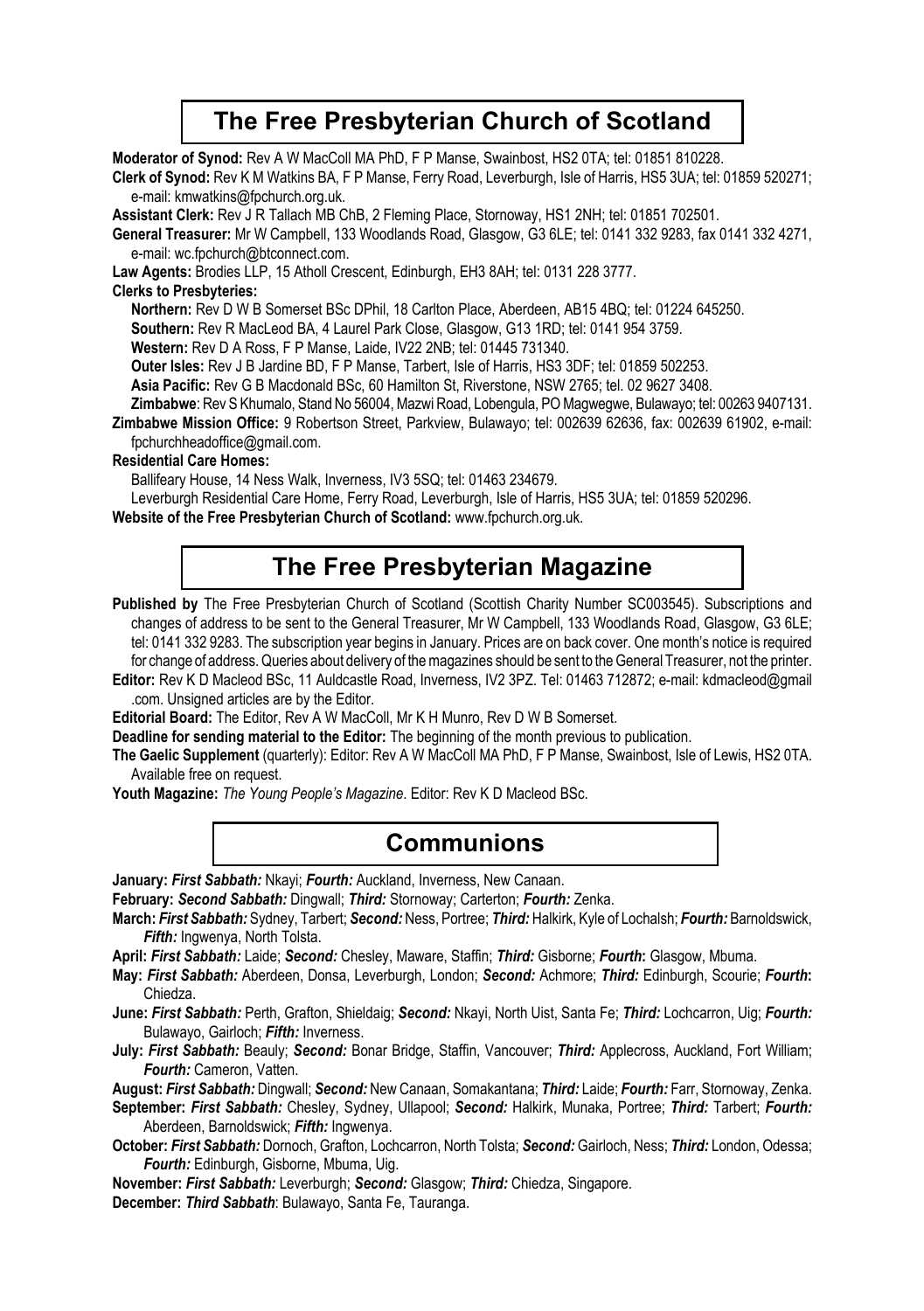# **The**

# **Free Presbyterian Magazine**

Volume 124 June 2019 Number 6

# **Christ Healing**

Last month we considered Christ preaching the gospel of the kingdom (Mt 4:23). At the same time, we are told, He was "healing all manner of sickness and all manner of disease among the people". This work of healing is very prominent in the Gospels: blind people were made able to see, deaf people to hear, dumb people to speak, and lame people to walk properly. Indeed all kinds of illness and disability were cured; some who died were even brought to life again. These were, of course, acts of great kindness to those who were afflicted, and to their relatives. But there was a higher purpose behind these healing miracles; they were not only a revelation of the Saviour's divine power over the bodies and minds of those to whom He showed such kindness; they illustrated His power to heal the disabilities and the sicknesses of the human soul.

We read of an evening at Capernaum when the people "brought unto [Jesus] many that were possessed with devils" (Mt 8:16). We read of many instances of devil-possession during Christ's public ministry. From the beginning of human history, Satan had done his utmost to oppose God and to prevent God being glorified. And he had done his utmost also to cause spiritual damage to human beings. That was why he came into the Garden of Eden in the form of a serpent: to bring Adam and Eve, and all their posterity, into a state of rebellion against God in the hope that, at last, they would be with him and the other fallen angels in hell for ever.

Now the Son of God had come into the world in human nature, and the number of instances of devil-possession in Judea and Galilee at that time must have been part of the demonic opposition to the Saviour. Matthew Henry comments that this was wisely ordered, "that Christ might have the fairer and more frequent opportunities of showing His power over Satan and the purpose and design of His coming into the world, which was to disarm and dispossess Satan, to break his power, and to destroy his works; and His success was as glorious as His design was gracious". Satan was the "strong man armed", as Jesus described him (Lk 11:21), who was doing all he could to resist the saving work of Christ. Christ was "stronger than he" and came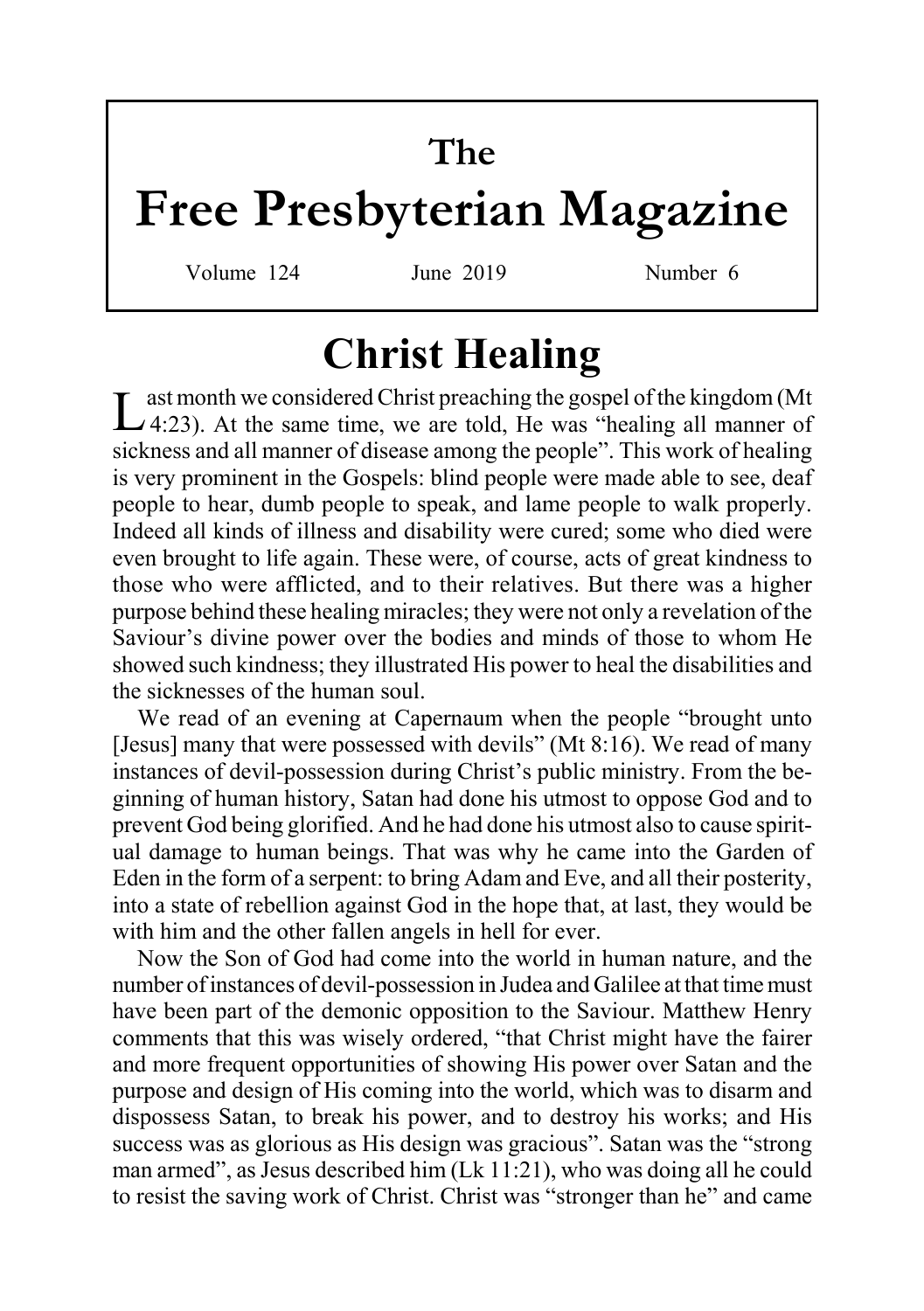to "overcome him", and one demonstration of this was that, on this particular evening, "He cast out the spirits with His word" (Mt 8:16).

Sinners in every generation are led captive by the devil "at his will" (2 Tim 2:26) and no more than the devil-possessed in Christ's time on earth are they able to escape the clutches of the "strong man armed". But strong though the devil is, Christ is infinitely stronger, and His deliverance of the devilpossessed from the evil spirits that dwelt in them points us to the even more glorious deliverance of sinners from the devil's spiritual influence. Christ works by His Word and by the Holy Spirit to set sinners free, giving them grace to believe in Himself as the One who came into the world to save sinners, the One who "suffered for sins, the just for the unjust".

Likewise Jesus "healed all that were sick", and so He heals all spiritual diseases, of every kind. And the Apostle Matthew goes on to quote from Isaiah these words, "Himself took our infirmities, and bare our sicknesses," words which, he states, were fulfilled in Christ. We have to remember that sickness is the result of sin; if this was not a fallen world, there would be no illness or disability. So Matthew, in quoting from Isaiah, is emphasising the fact that, in healing those who were ill, Jesus was dealing with some of the effects of sin. And He is able to take away sin itself because He took upon Him the guilt of those sins, and accordingly suffered unto death. Whatever particular disability or illness He cured that evening in Capernaum, or at any other time or place, He was showing His wonderful power and willingness to cure the diseases and inability that afflict sinners in their souls.

When Jesus was answering the messengers sent by John the Baptist, He told them to tell John: "The blind receive their sight, and the lame walk, the lepers are cleansed, and the deaf hear, the dead are raised up" (Mt 11:5). Then He added, "The poor have the gospel preached to them". We can again see that physical healing was intended to illustrate the effects of gospel preaching. People were physically blind; they could not see around them; they could not see the One who could give them their sight. But they received their bodily eyesight through the power of Christ. So sinners are spiritually blind; they do not see the danger they are in, of walking blindly down the broad road to a lost eternity. Yet Christ heals such individuals; working by the Holy Spirit, He opens the eyes of their souls so that they see their danger and are made able to trust in Christ as the Saviour of sinners, who calls, "Look unto Me, and be ye saved, all the ends of the earth: for I am God, and there is none else" (Is 45:22).

Again there were lame people; at least some of them, one assumes, would not have been able to come closer to Christ by their own efforts. Similarly sinners are unable to come to Christ – that is, to believe in Him. They have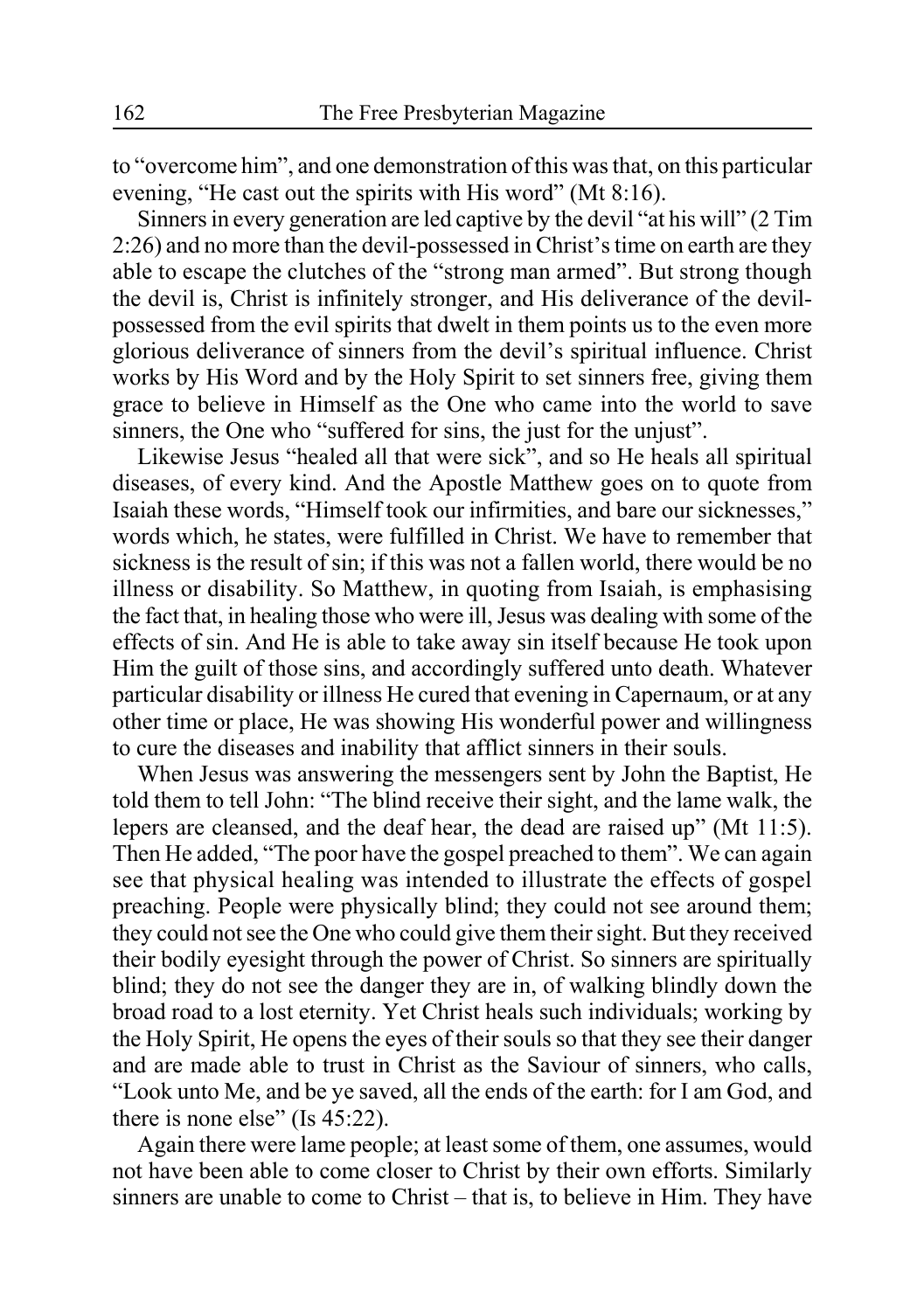no power to do so. Yet Christ calls to them: "Come unto Me, all ye that labour and are heavy laden, and I will give you rest" (Mt 11:28), and the Spirit makes them able and willing to come. The legs of their souls, one may say, are given strength in a way that corresponds to the healing of the lame people at Capernaum, and they do come to the Saviour.

Others were physically deaf; they could not hear the sounds around them; they could not hear the voice of the One who called sinners to Himself. And sinners are spiritually deaf; they cannot receive the warnings spoken to them by preachers; they cannot hear the call of the gospel in their souls. But Christ can heal them, by His Spirit applying the Word to their souls and making them able and willing to respond by faith to the call of the gospel.

Let us consider also the man who had a withered hand, whom Jesus met in the synagogue. Jesus commanded him to stretch out his hand, which he was totally unable to do. Yet the man did stretch out his hand – only because the Saviour, in conjunction with the command, gave him power, so that he was able to obey. He was healed; his disability was removed. Similarly, the call comes to sinners to believe on the Lord Jesus Christ, which they are totally unable to do. It may seem pointless to call sinners to do what they cannot do, but the duty of preachers is to set the good news about Christ Jesus before their hearers and direct them to believe. The point is that, where the Lord has a purpose of mercy towards a sinner; He will give the necessary power, and the sinner will believe and be saved.

This healing took place on a Sabbath, and the Saviour took the opportunity to provide some teaching about what may be done on a Sabbath. May we not also say that His use of the Sabbath for healing points to the fact that the New Testament Sabbath is the day the Lord has specially chosen to perform works of spiritual healing? It is *the* day when people gather to hear the Word of God expounded; it is therefore the day when the call of the gospel is more often addressed to sinners than on any other; it is thus the day when we may expect that Christ heals more souls than on any other.

Finally, we must notice that *all* the sick people who were brought to Jesus that evening in Capernaum were healed. No case was too difficult. So, whatever disease may afflict our souls, we must come to the Saviour for healing. Whatever particular effects the disease of sin may have in our case, we must come to the Saviour. However we may be tempted that our case is unique, let us not lose sight of the fact that no case has ever proved too difficult for Christ. Most certainly, our case is not too difficult for this divine Saviour. He still commands us to come to Him to have our souls healed. May we seek grace to obey Christ's gracious commands, so that we may be healed from the terrible disease of sin and all the inability associated with it!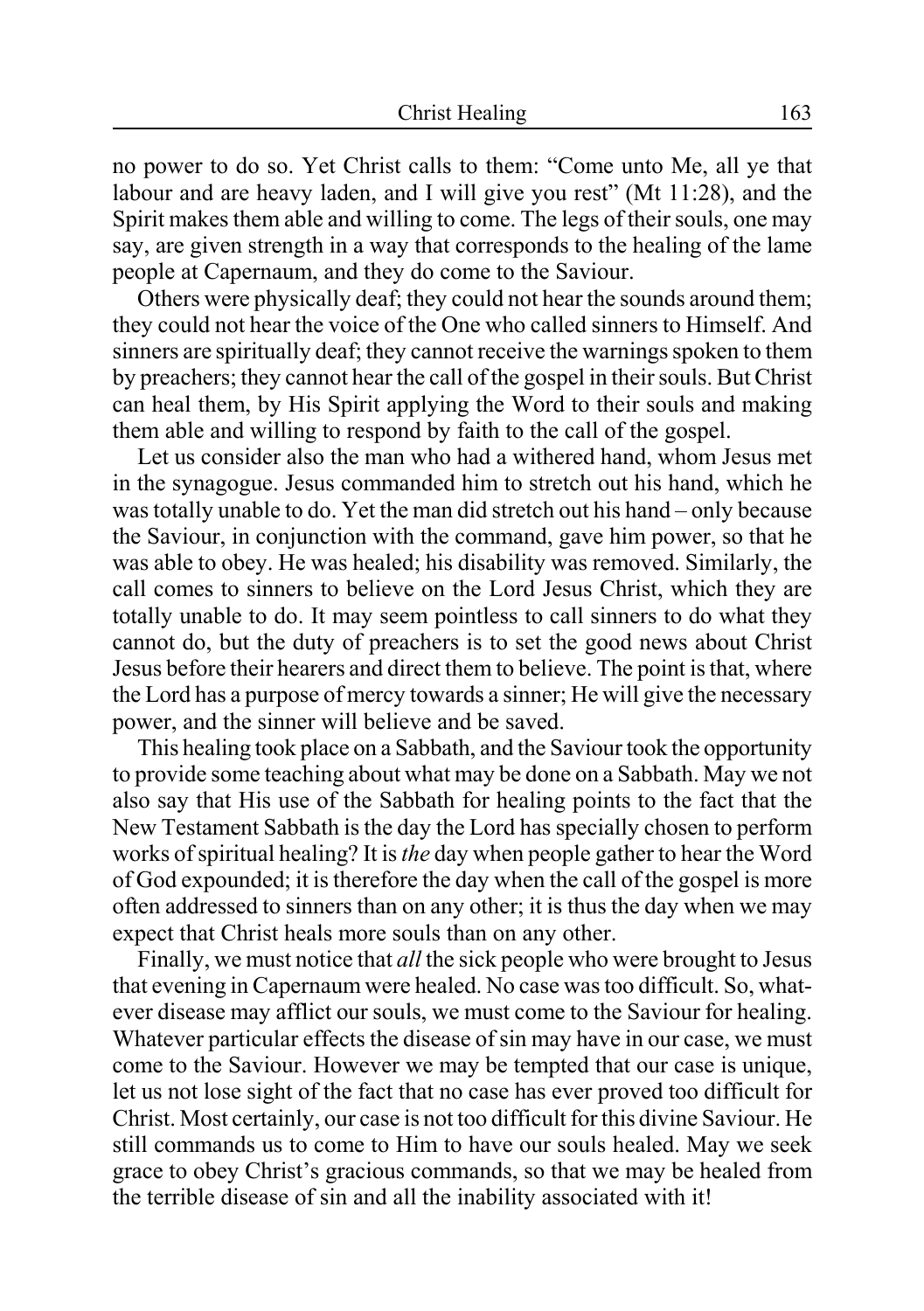# **The Necessity of Self-Examination (2)1**

**A Sermon by** *Thomas Boston*

2 Corinthians 13:5. *Examine yourselves, whether ye be in the faith; prove your own selves. Know ye not your own selves, how that Jesus Christ is in you, except ye be reprobates?*

**2. The trial of this point.** The text takes this up in these two things: **Z examining oneself and proving oneself.** 

(1.) *Examining oneself*. We must carefully examine whether we are in the faith or not. And this speaks the following things:

[1.] *The necessity of the knowledge of the faith*, both of the doctrine of faith in its fundamentals, and the grace of faith as to its nature, even if it is not an experimental knowledge. No one can examine themselves on a point they have no idea of; so those who are grossly ignorant of the nature of faith, are quite incapable of self-examination on this point, but just walk on in darkness and confusion to their own ruin (1 Jn 2:11). How much then does it concern all to cultivate the knowledge both of the doctrine and the grace of faith!

[2.] *Men may profess faith yet not have it.* They may seem to be in the faith, in a gracious state, who are yet in unbelief and in the gall of bitterness; otherwise there would be no need of self-examination on that head. There is no need of it in heaven or hell for no false colours are worn there; nor do any there seem to be more than what they really are. But here, in the visible Church, there are foolish virgins as well as wise, and foolish builders as well as those who are wise. Great then is the need of self-examination.

[3.] *The certain knowledge of our state*, whether we are in the faith or not, gracious or graceless, *may be attained in the use of ordinary means*, without extraordinary revelation. Examining oneself and proving oneself are the means: "Give diligence to make your calling and election sure" (2 Pet 1:10). Many complain they can never get to a point in that matter, but let them judge as to the nature and evidences of faith; let them lay aside their laziness and their careless walking, showing a precise regard to the duties of morality, and it will not be so hard.

But when people remain in confusion as to the nature and evidences of faith, when they cannot bring themselves to consider, and continue careless in their walk, what can be expected? Hence our Lord says, "If thine eye be evil, thy whole body shall be full of darkness. If therefore the light that is in thee be darkness, how great is that darkness!" And the wise man says, "He

<sup>&</sup>lt;sup>1</sup>Taken with editing from Boston's *Works*, vol 2. The first section, last month, contained an explanation of the text followed by the first main head, "the point to be tried" – which was: "whether [one] is in the faith". The rest of the sermon is printed here.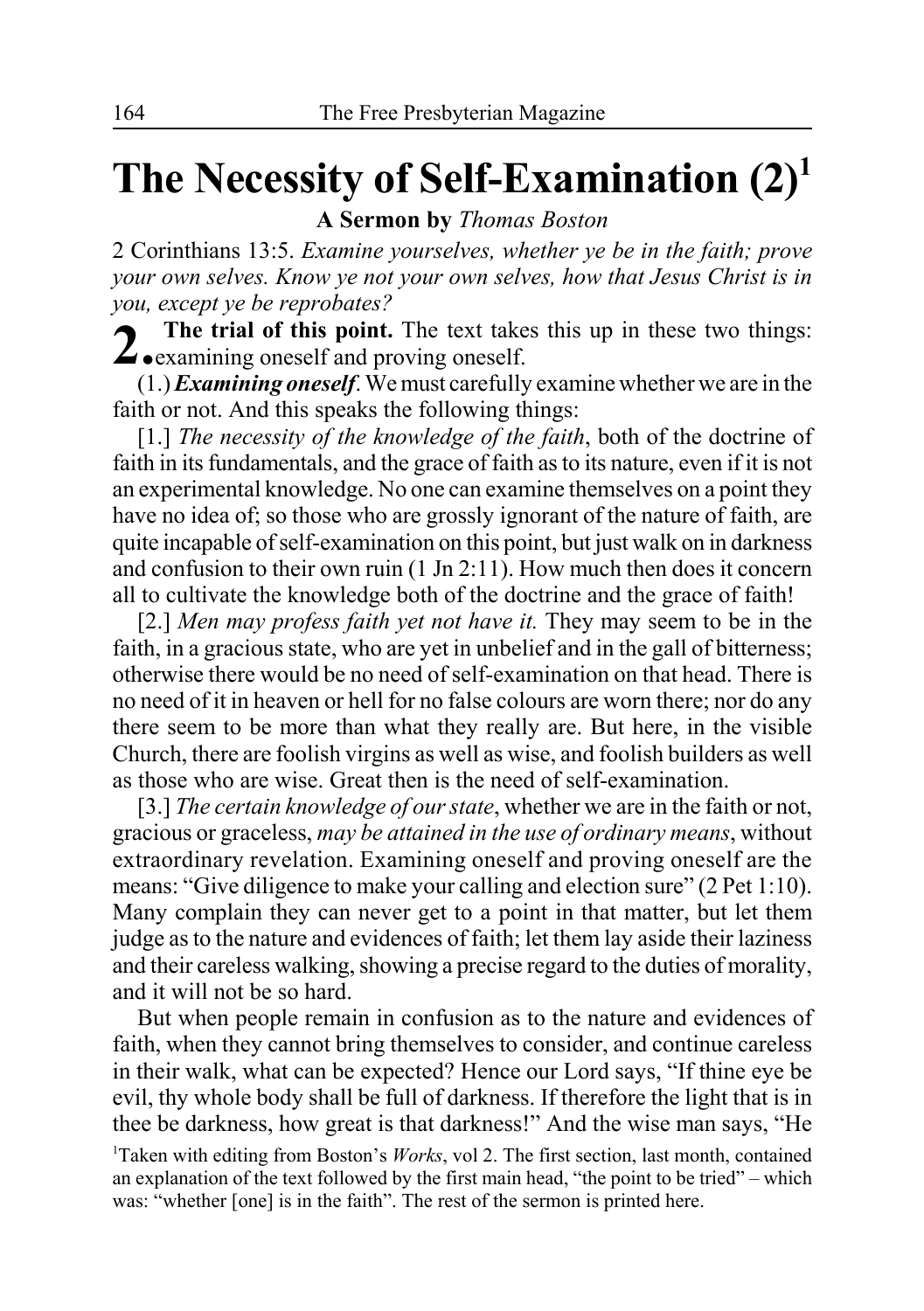becometh poor that dealeth with a slack hand" (Prov 10:4); whereas diligence in the Christian walk, and tender walking in the way of the Lord, are happy means of getting marks of faith. Hence Christ says, "He that hath My commandments, and keepeth them, he it is that loveth Me: and he that loveth Me, shall be loved of My Father, and I will love him, and will manifest Myself to him" (Jn 14:21).

[4.] *A rule of trial and self-examination has been given*. That we are commanded to examine ourselves implies that a rule has been given by which we are to do so. Hence the beloved disciple says, "These things have I written unto you that believe on the name of the Son of God; that ye may know that ye have eternal life, and that ye may believe on the name of the Son of God" (1 Jn 5:13). God's Word is a mirror in which good and bad may see their true image, if they will. It is a fire that separates the good metal and the dross; it is our waymark, showing where we are for the present, where we are going, and pointing to the right way. This frightens many at the Bible; and few make this proper use of it, but skim over it. Pay attention to God's Word, and try your state by it, for it is a sure and infallible rule – the only rule for doing so.

[5.] *There is a faculty of self-judging in man*; otherwise he would be incapable of examining himself. Hence the wise man says, "The spirit of a man is the candle of the Lord, searching all the inward parts of the belly" (Prov 20:27). This candle, whether shining with the light of reason only, or with the light of grace also, is capable of making the discovery. Even the foolish virgins saw at length that their lamps had gone out. And all are made to see that they are not in the faith before they are given it. So then you may, if you will, erect this court of examination within your own breast, your own soul and conscience being both judge and a party to the trial. But it is only a subordinate judge, whose sentence, if wrong, will not stand, but be overthrown by the supreme Judge, by whose law the decision must be made.

[6.] *A close application of that self-judging faculty* in order to try that point. The Psalmist says this was his practice: "I commune with mine own heart, and my spirit made diligent search" (Ps 77:6). The man must rouse himself up, so that he is in earnest to know his state; he must inform himself of the rule he is to be judged by, set it before himself, and apply it impartially to his own case, so that he may see how they agree and how the decision is to be made. Do not deny that you can do this. You can examine whether you are in a wealthy or a destitute condition when something is laid to your charge: whether you are guilty or not, and whether you are in someone's favour or not. Only you cannot – because you will not – examine yourselves whether you are in the faith. O rouse up yourselves to this important exercise, shake off all lazy delays and set about it vigorously.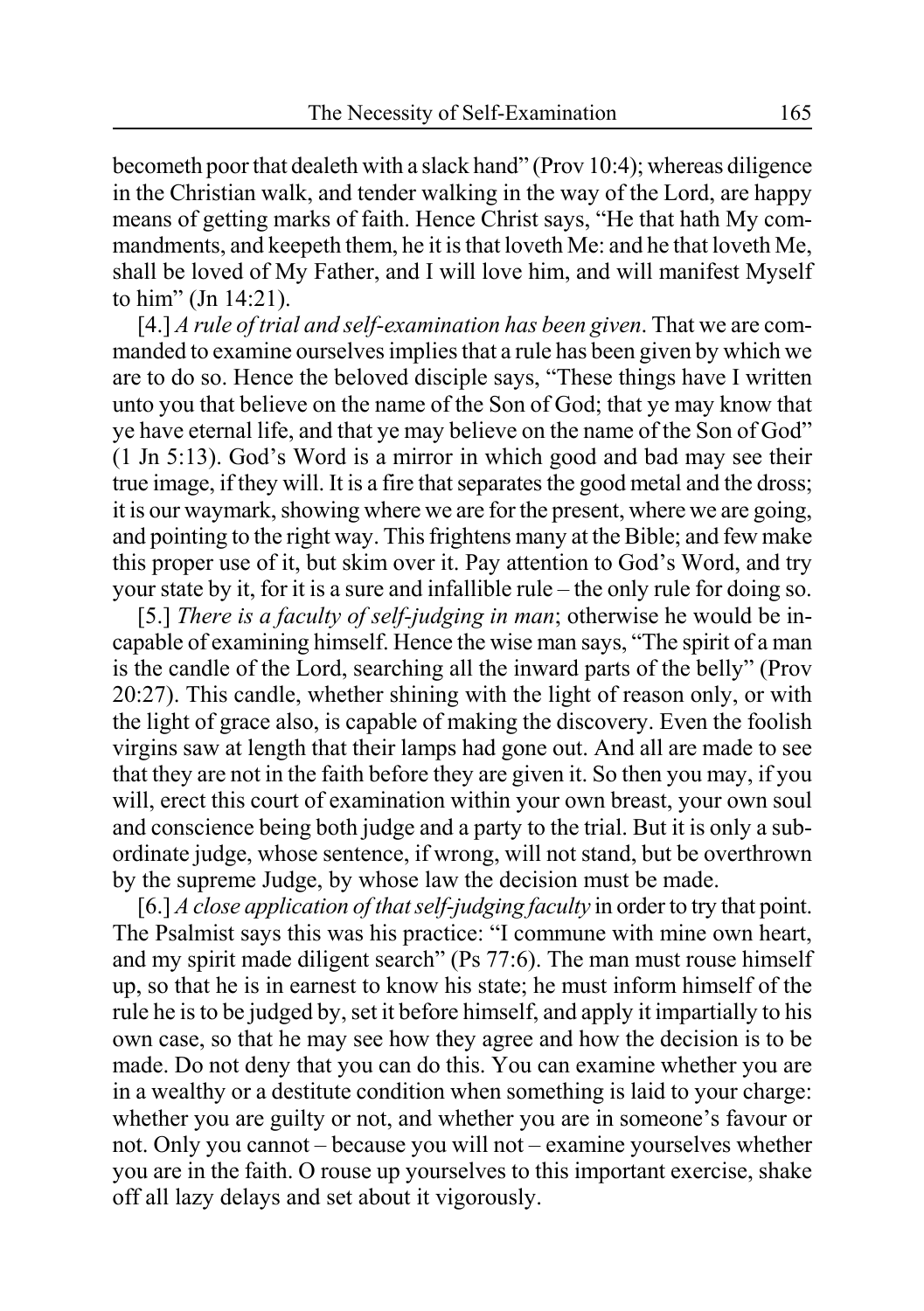#### (2.) *Proving oneself*. You must prove yourselves. This implies:

[1.] *You must not take the matter of your state upon trust*, hoping for the best without due evidence, and stopping there, like the person of whom it is said: "He feedeth on ashes: a deceived heart hath turned him aside, that he cannot deliver his soul, nor say, Is there not a lie in my right hand?" (Is 44:20). That is an easy way indeed, but very unsafe; as was the case with Laodicea, unto whom the Lord says, "Because thou sayest, I am rich, and increased with goods, and have need of nothing; and knowest not that thou art wretched, and miserable, and poor, and blind, and naked" (Rev 3:17).

Those beginning self-examination find it difficult, and they shrink back, contented to hope well, on what grounds they do not know; so the examination is broken off before the matter is brought to a proof. If the examination before the tribunal of God could be shifted that way, and the decision made in men's favour as superficially, the matter would be less important. But there the examination must go through, and the decision must be made according to, not men's groundless hopes, but the reality of things; according to what Bildad says, "So are the paths of all that forget God, and the hypocrite's hope shall perish: whose hope shall be cut off, and whose trust shall be a spider's web" (Job 8:13,14).

[2.] The matter may, *through a close examination*, be brought to a decisive proof, however dark and intricate it may seem to be; otherwise we would not be directed to prove ourselves. By close examination of themselves and thoroughly sifting their own hearts, men may discover what is in and about them that declares conclusively, according to the Word, whether their state is good or bad. This will leave men inexcusable if they do not pursue the matter but contentedly walk on in darkness. Carry out the duty closely, according to Scripture rules, and you will find out how matters stand.

[3.] *We must not stop till we come to a conclusion*, but pursue our selfexamination. Thrust forward resolutely, looking to the Lord for light and His help in the search. He will roll away stones of difficulty and make darkness light before you. Remember what Christ says, "Whosoever hath, to him shall be given, and he shall have more abundance" (Mt 13:12). And suppose you should not reach that proof at one time, you must carry on the examination at another time, and so from time to time, till you reach the proof. This is your duty; and if you steadfastly persist in it, you will bring matters to a conclusion.

[4.] Having reached the proof of your state, whether you be in the faith or not, *pronounce judgement* on it, whether it be good or bad. This is the end for which the self-examination is gone through, and the proof is searched out, so that you may form a sure conclusion, whether you are in the faith or not. It is necessary to do this, so that (1) if you find you are not in the faith, you may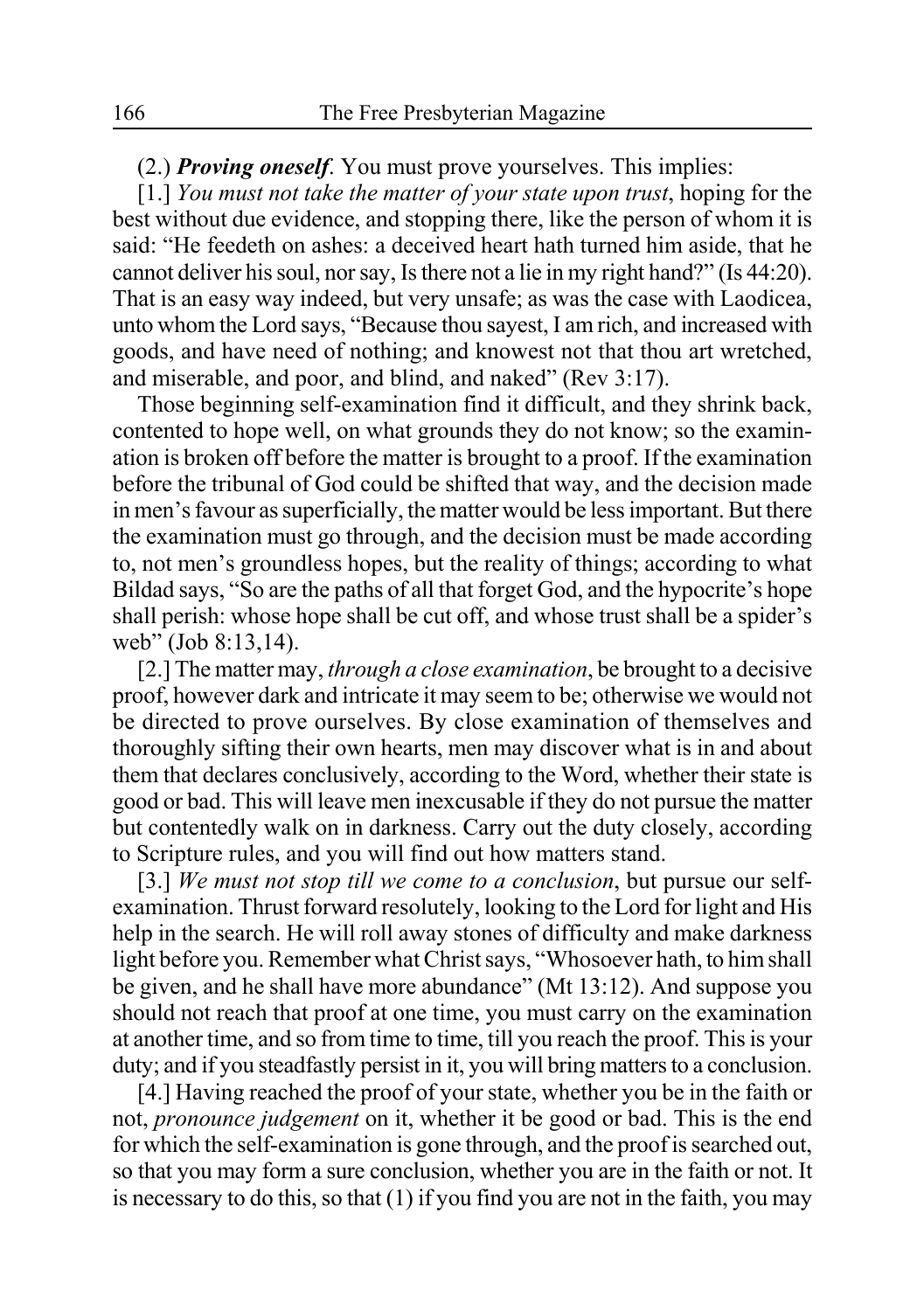give no sleep to your eyes, or slumber to your eyelids, till you are brought into that happy state, and (2) if you find you are in the faith, you may give God the glory of it and honour Him because you are in this blessed condition. **3. Application.** Examine yourselves whether you be in the faith, and do not cease till you bring the matter to a proof, a decisive point. Before I press this exhortation, with motives, I will take notice of some *impediments* in the way that keep men back from self-examination:

(1.) To be *carried away with the things of this world*, as with a flood, so that they can think of nothing else and have a heart for no other business. Some are so overwhelmed with worldly cares and secular business that any solid concern about their salvation is quite dismissed, and there is no access for it. Hence our Lord cautions His disciples: "Take heed to yourselves, lest at any time your hearts be overcharged with surfeiting, and drunkenness, and cares of this life, and so that day come upon you unawares (Lk 21:34). Some are so drenched in the vanity and pleasures of the world that they neither think of it, or have heart or hand for it. Madness is in their hearts while they live, and after that they go to the dead, and are at their destination before ever they have put this matter to a trial. O guard against this excessive attachment to the world, which will prove ruinous in the end.

(2.) *Love to carnal ease is predominant*. Spiritual sloth is so masterly over those that give up themselves to it that, in the midst of warnings from heaven, from without and from within, they must have their ease and keep themselves undisturbed, cost what it will. Hence Solomon says, "How long wilt thou sleep, O sluggard? When wilt thou arise out of thy sleep? Yet a little sleep, a little slumber, a little folding of the hands to sleep. So shall thy poverty come as one that travelleth, and thy want as an armed man" (Prov 6:9-11). But what a risk that is, predicting a fearful wakening! If you love your own souls, strive against this sluggish disposition.

(3.) *A false notion of the easiness of the way to heaven*. Even when they think of getting to heaven, many never consider the necessity of being in the faith, of regeneration, universal and unlimited obedience to God in the way of duty, and sparing no known sin; only they believe God is a merciful God and that, when the time comes, they must apply for His mercy. Hence our Lord exhorts, "Strive to enter in at the strait gate; for many, I say unto you, will seek to enter in, and shall not be able" (Lk 13:24).

(4.) *A secret fear that all is wrong*. This frightens them away from selfexamination; they choose to patch up their present case in the best way they can, rather than honestly open the wound so that it may be healed. What is this but to cause death from the disease, rather than to lay it open for cure? But the eyes most closely shut now will be opened in the other world, as the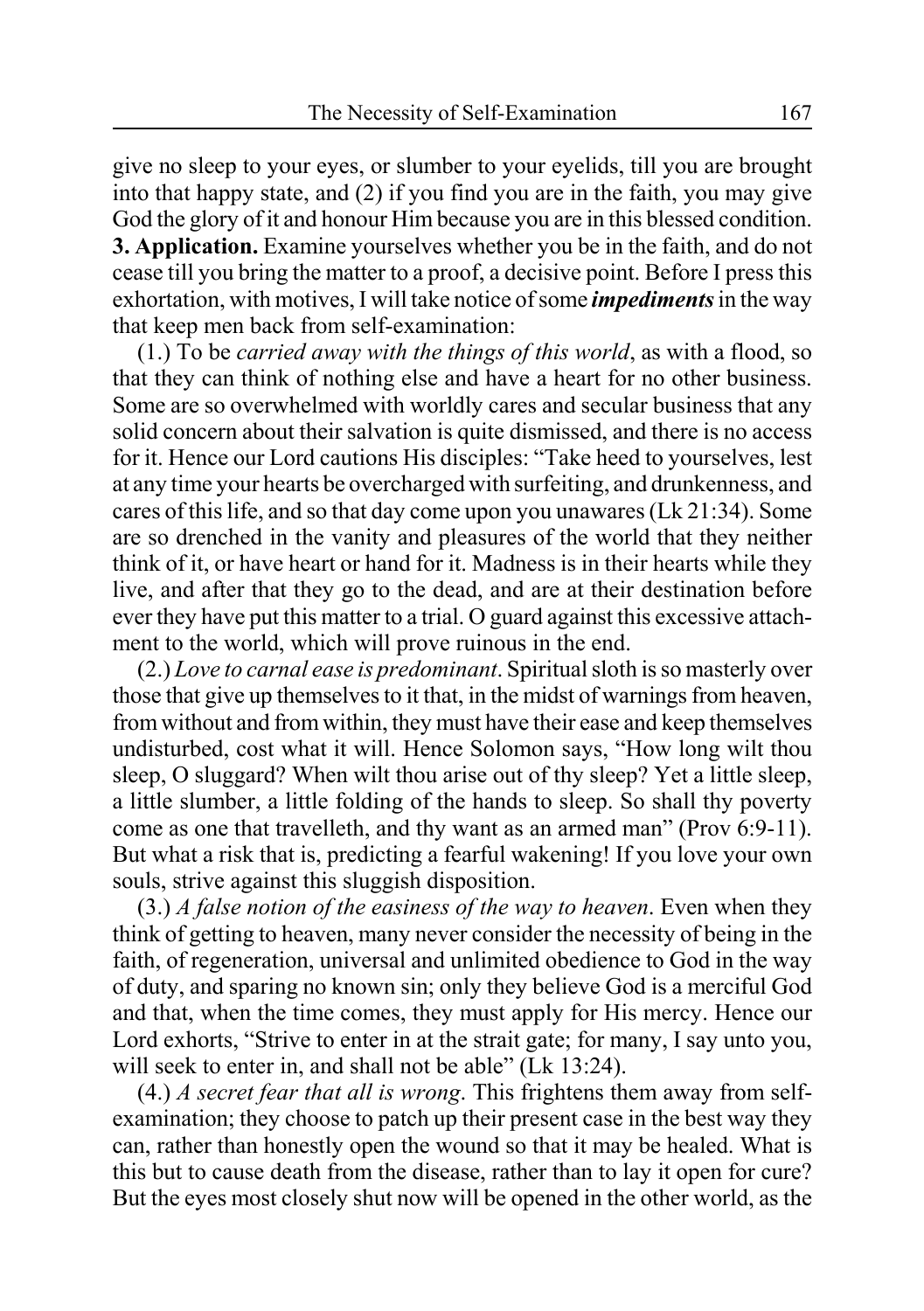rich man's were (Lk 16:23). Be not discouraged with fears, but be willing to know the worst as well as the best of your case, for that is your safest course.

(5.) *A general hopefulness as to their state*, got by some passing reflections on some good things they imagine they have, without examining to the bottom. Men come easily at this, as it were in passing; and being easy in this course, like the church of Laodicea (Rev 3:17), they never set themselves to go to the bottom of the case. This is a very dangerous state and proves the ruin of many.

(6.) *Satan has a mighty influence to hinder self-examination*, both in saints and sinners. In the former he mars the comfort of the clear view of their state; in the latter he keeps them from waking out of their natural security, and so holds them back from Christ. And I know no duty he sets himself more against. Being an accomplished master in hellish subtlety he well knows that, if sinners were at due pains in examining themselves, and discovered the damnable state they are in by nature, they would hasten to escape to the gospel city of refuge. Therefore he lulls them into a sleep of profound security so that they may not feel their misery and the worse-than-Egyptian bondage they are in to sin and Satan. Awake then, you that sleep, that Christ may give you light.

I shall now press the exhortation by some *motives*; and O that the Lord may carry it home with power on your hearts, as your eternal welfare is deeply concerned in this!

(1.) *God has given you a faculty of examining yourself*. He has set up a twofold candle for you – one within you, which is conscience (Prov 20:27); and another outside of you, the written Word (Ps 119:105). And will you venture to walk on in darkness as to your state, while you have these lights to let you discover it? If you will not bring in that light and use it for this purpose, a light will be let in, whether you will or not, that will illuminate the matter, either in mercy, as in the case of the prodigal (Lk 15:17), or in wrath, as in the case of the rich man, (Lk 16:23).

(2.) *To be kept back from this duty still is next door to a desperate case* (Is 44:20). While a person is inquiring about his state, there is some hope; but for men to be unconcerned about it, whether good or bad, is like the case of men sleeping to death in their bleeding wounds. Publicans and harlots entered into the kingdom of heaven before self-righteous Pharisees, because the former were more ready by far to admit the conviction of the badness of their state than the latter, who were blinded with delusive ideas of their own righteousness.

(3.) *It is certain you were once not in the faith*, not in a gracious state, as was true of the Ephesians (Eph 2:3,12). Now, dare you pawn your eternal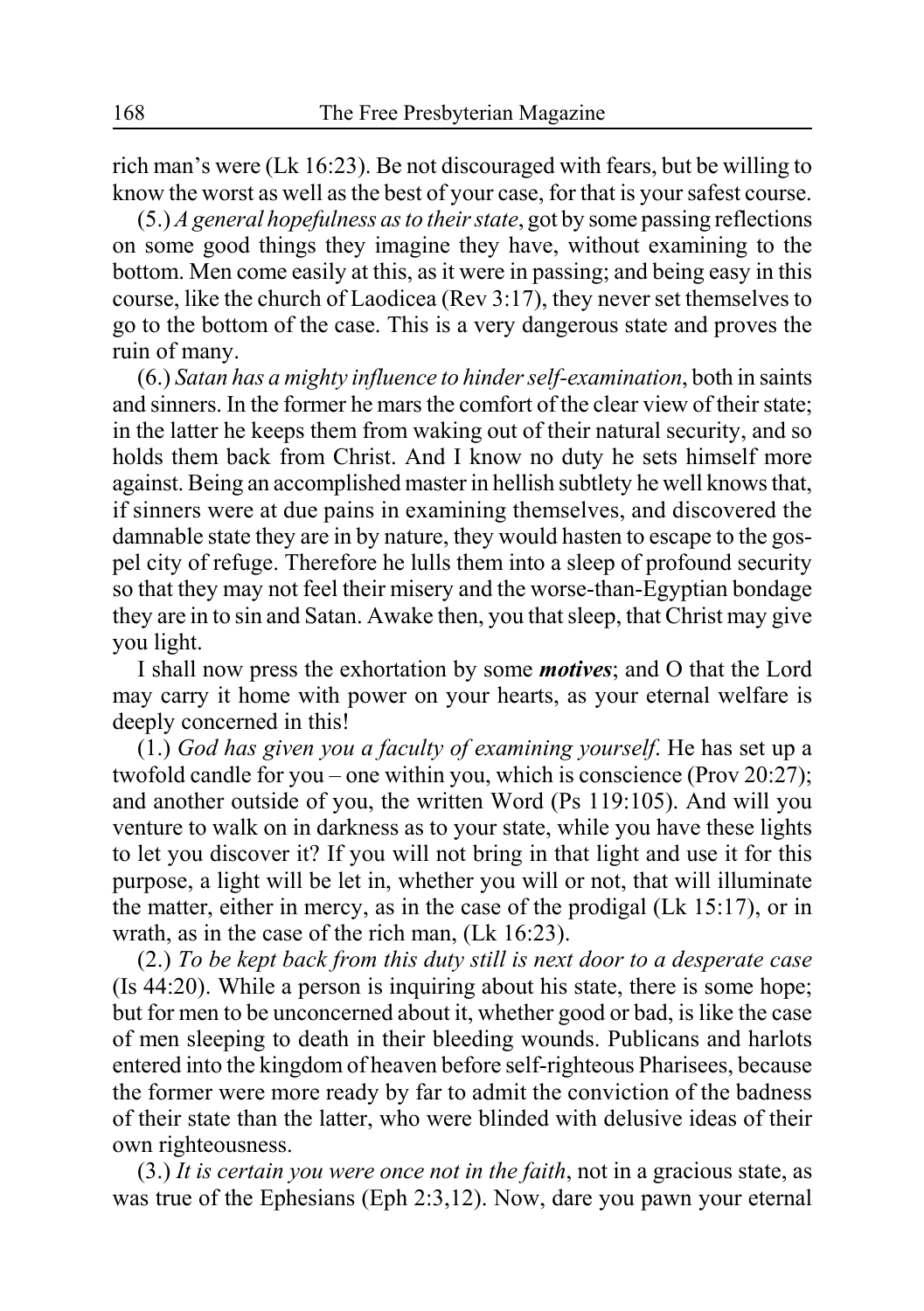salvation on it, that you are now in the faith, in a state of grace? No, but you hope the best and are easy. But one would think that, in all reason, according to the weight of the matter, one should labour for a proportionate certainty. And to leave a matter of the utmost importance in uncertainty, and make a leap in the dark into the other world, is a most miserable affair and argues the greatest instability. Surely then this requires a most solemn and deliberate trial; and if you were wise for yourselves, you would bring it to a point.

(4.) *There are many false pretenders to religion*, but Christ will draw the mask off their faces . Hence He says, "Many will say to Me in that day, Lord, Lord, have we not prophesied in Thy name, and in Thy name have cast out devils, and in Thy name done many wonderful works? And then will I profess unto them, I never knew you; depart from Me, ye that work iniquity" (Mt 7:22, 23). "When once the Master of the house is risen up, and hath shut to the door, and ye begin to stand without, and to knock at the door saying, Lord, Lord, open unto us; and He shall answer and say unto you, I know you not whence ye are; then shall ye begin to say, We have eaten and drunk in Thy presence, and Thou hast taught in our streets. But He shall say, I tell you, I know you not whence you are; depart from Me, all ye workers of iniquity" (Lk 13:25-27).

Many have Jacob's voice, but Esau's hands; like Judas, they kiss Christ and betray Him. The Laodiceans were such pretenders when they fancied they were "rich, and increased with goods, and [had] need of nothing" (Rev 3:17). Men may go a great length in legal humiliation with Ahab, in repentance with Pharaoh, in reformation with Herod, in zeal for religion with Jehu, and in strictness of life as to the outward man with Paul before his conversion, and yet be strangers to the life of religion and godliness. Should these instances not alarm all who profess Christ, to bring the matter to a trial, whether they are in the faith or not? A mistake here has the most dangerous of consequences.

(5.) This would be *a matter of the greatest use*, if followed through, both to believers and unbelievers. To the former it brings the comfort of their faith, clears up their gracious state, and gives them so many evidences for heaven as they have proofs of their faith. To the other it may be the beginning of good; it will give them the knowledge of their disease, which is the first step to the cure; and if once they are thoroughly convinced of their sinful and damnable state, they may be induced to leave no stone unturned till they be rescued from it, through applying by faith to the blood and Spirit of Jesus Christ, who saves from sin and delivers from the wrath to come.

(6.) Try now your state, for *God will try one and all of you*, and no wrong judgement will pass before Him. To what purpose should we shift a trial,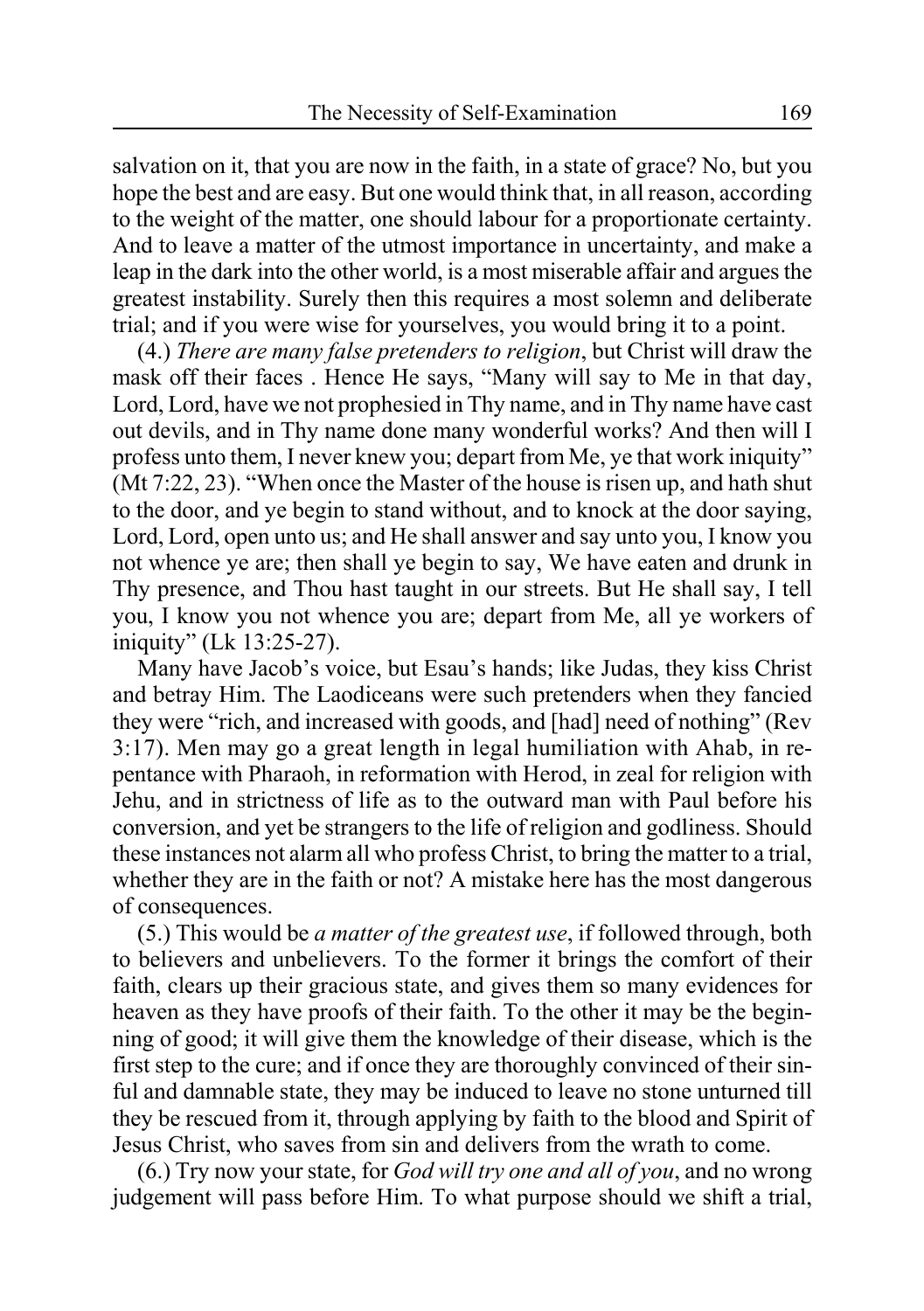which we know we will certainly undergo, from an infallible Judge? We cannot by any artifice hide from His eyes. "Be not deceived; God is not mocked: for whatsoever a man soweth, that shall he also reap" (Gal 6:7). "All things are naked and opened unto the eyes of Him with whom we have to do" (Heb 4:13). Not the least thing in us or about us can escape His all-piercing eye, for He says, "I will search Jerusalem with candles, and punish the men that are settled on their lees" (Zeph 1:12). God has trying times for countries and for particular persons. And such a trying time we have just now. Let us regard the operation of His hands, lest He proceed against us by terrible things in righteousness. However, should we pass untried in this world, we will most certainly be tried in the other, and there will be no altering of the decision then made. Should we not then be stirred up to try ourselves now and see how matters stand between God and us, so that we may not be condemned in the great day of decision and judgement?

(7.) *It is God's express command that you should try yourselves*, whether you are in the faith or not. God has not only warned you to try this important point, both by His Word and providence, but has expressly interposed His authority, binding it as an indispensable duty upon you to try yourselves, as you will answer it on your highest peril. I say then, Try yourselves as to this weighty affair, lest you are found fighting against God, rejecting His yoke and throwing off His cords from you. Try yourselves then, I say, whether you are in the faith or not, as you would regard the authority of the great Lord of heaven and earth, and would not fall into the hands of the living God, from which there is no deliverance.

# **Robert Findlater1**

### **4. The Fruits of a Faithful Ministry**

The second of the Lochtayside converts whose spiritual experiences were<br>recorded was CD, a woman of about 20. She had attended the communion in Ardeonaig in September 1816 but confessed, "Nothing I heard made the smallest impression; all I can say is that I thought oftener of eternity". Yet during a Sabbath service at Lawers the following month, Findlater quoted the scripture, "They shall look upon Me whom they have pierced," and at <sup>1</sup>The previous article appeared last month and told of the effects of Findlater's preaching at Lochtayside, in Perthshire. It gave the first of the recorded experiences of 10 people who professed conversion during the revival, all of whom had witnessed a good confession. No names are given; they are distinguished only by letters. This is the final part of a paper read at last year's Theological Conference All page references otherwise unidentified are from: William Findlater, *Memoir of the Rev Robert Findlater*, Glasgow, 1840.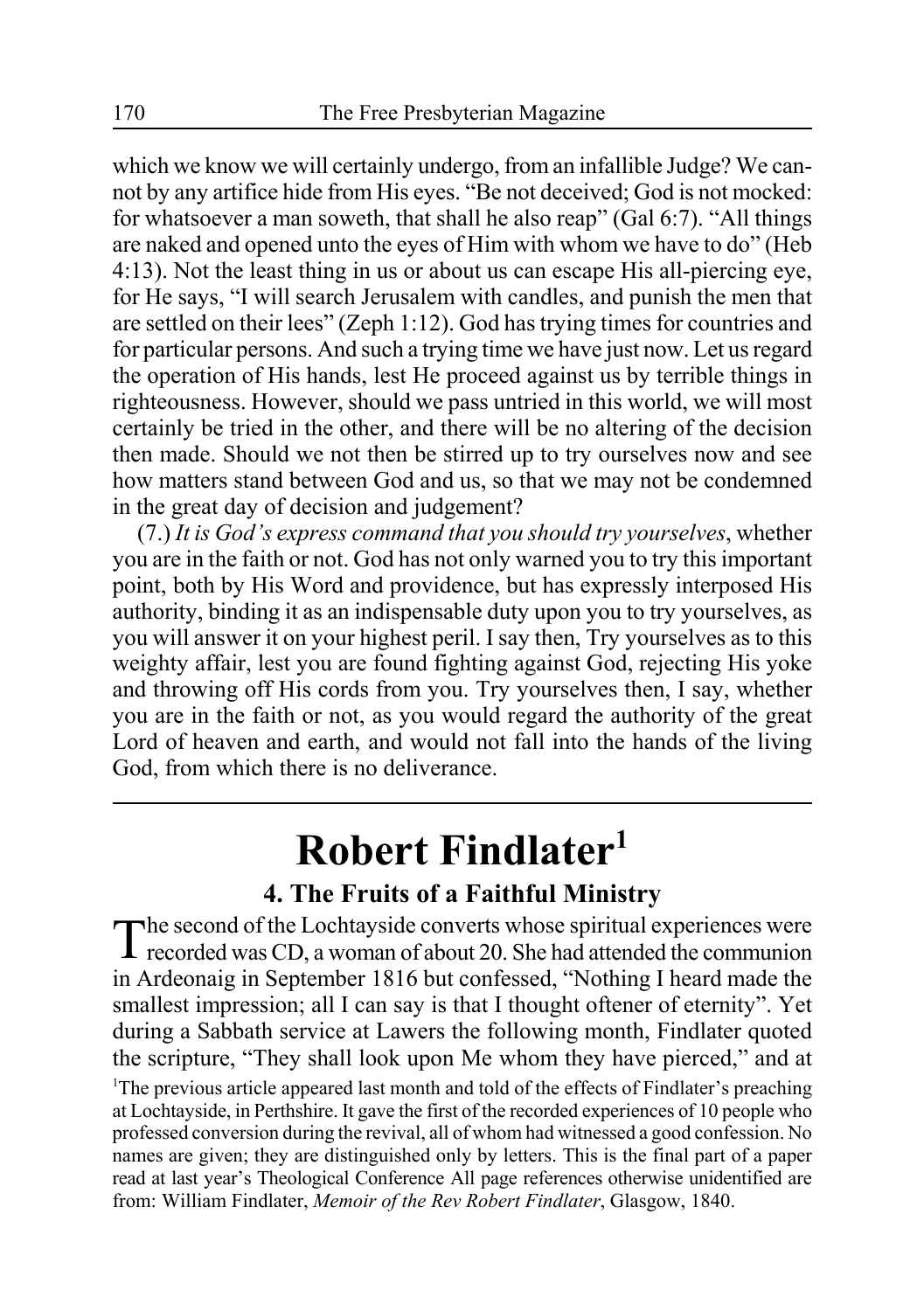once she thought she saw her sins piercing Christ. The words, and their disturbing effects, followed her till the following Wednesday, when she heard someone reading from the Bible and she realised that the wounds of Christ were the cleansing fountain for her sins. She "could do nothing but wonder at such a mystery".

After some days of unclouded peace and joy she read for herself the passage that had so much encouraged her and became afraid that it did not apply to her condition at that time. The thought left her uneasy, yet she took encouragement from the view she had obtained of Christ. She expressed grief because of her hardness of heart, but she added, "I think that I would be content to go mourning all my days, provided I could love the Lord and be enabled to obey Him". She was troubled by sinful thoughts but, after going to a meeting, she opened her Bible and found help in the words of Psalm 103: "Like as a father pitieth His children . . . " (pp 240-3).

EF was a friend of CD and about the same age. She confessed, "Although I knew it was necessary I should be converted, yet, as I thought conversion within the compass of my own power and not willing to relinquish all my pleasures at so early a period of my life, I indulged the temptation of delaying till a more proper time" – as she thought. One Sabbath, Findlater preached on Zacchaeus and remarked that Jesus was one day passing through Jericho, but before the next He might be riding in triumph to Jerusalem – by which presumably he meant that the next day Zacchaeus, for all he knew, might have had no further opportunity of meeting Him. This was how EF understood him; she said, "I was pierced to the heart . . . . Then I saw that there was not one moment for delay. . . I thought and believed that justice was ready to seize upon me that instant."

One morning, about a fortnight later, when she was reading her Bible, she was comforted by the words of Jeremiah 31: "Is Ephraim My dear son? Is he a pleasant child? For since I spake against him, I do earnestly remember him still: therefore My bowels are troubled for him; I will surely have mercy upon him, saith the Lord." Yet she did not dare count herself one of God's children, but she added what indicated that she may already have been one of them: "I felt I could not be happy if I were not with them and of them" (pp 243-5).

For a final example we will take 25-year-old LM, who had become notorious for "revelling and drinking", though he had kept from such sins during the two years he had spent in Lochtayside learning his trade. Afterwards he went back to his old habits. Yet while, after some time, he became tired of this lifestyle, he could not give up his sins. At a Thursday service at Ardeonaig during a communion season, he envied a woman whom he saw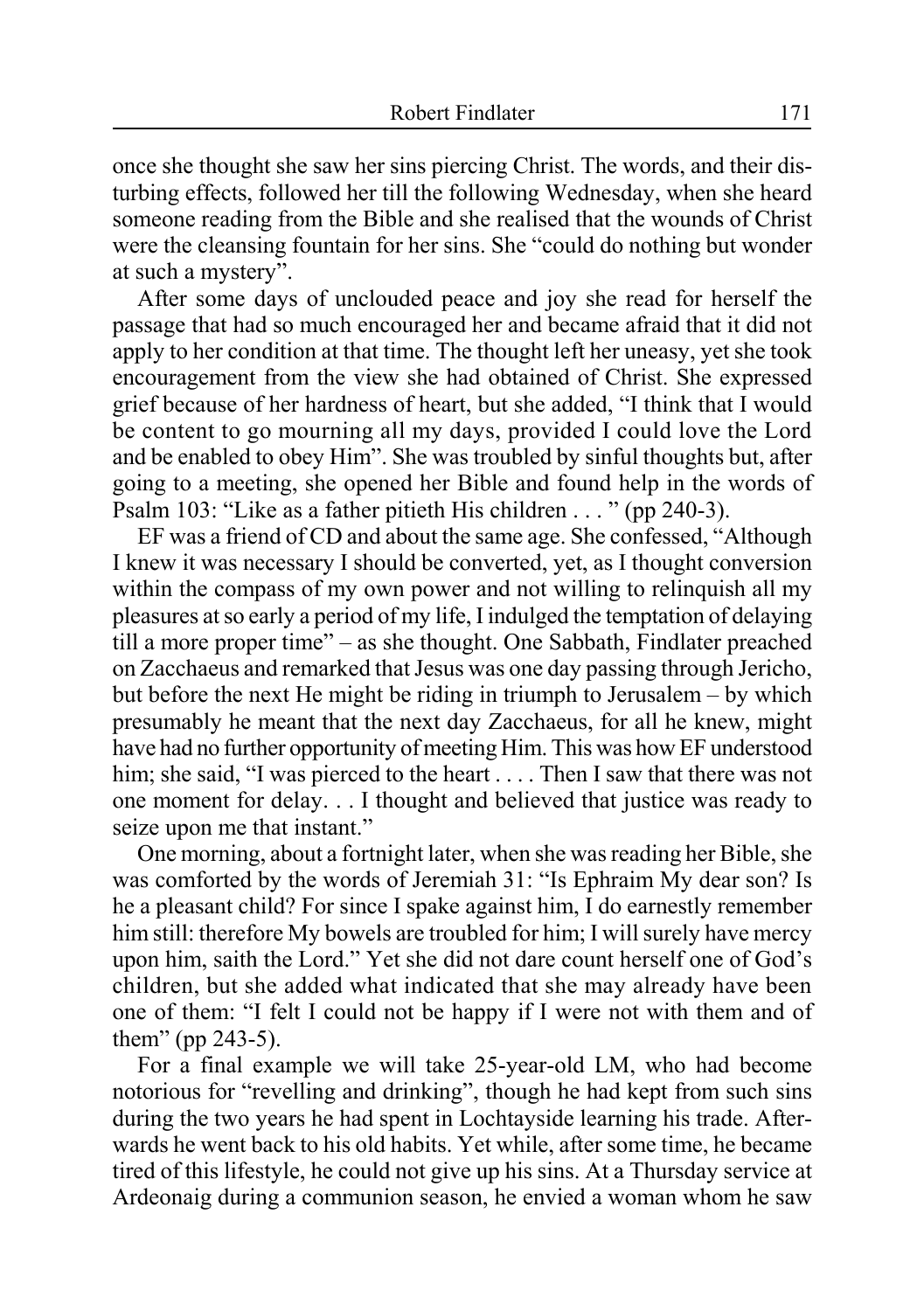under concern of soul. During the evening service, at Lawers, the sermon impressed him slightly. The impressions continuing through the following week and, the following Sabbath, he very much wished "to be truly convinced of sin".

He could scarcely believe that Findlater, who was preaching, had not been told a great deal about his heart and life; it seemed "that he directed every sentence to me". These impressions of his sinful state did not leave him; he was "not so much concerned for the torments of hell, which I believed to be my just portion, as for the painful reflection of being excluded from the company of Christ and His people. I often thought thus: Let me but suppose that I am on the outside of the wall of the new Jerusalem, and [experience] no other torment but seeing the blessed host [of saints] within – how could I hear it?"

When LM "found relief", he went at once to tell three people whom he thought would rejoice with him. However, they gave him no encouragement and he began to question the genuineness of what he had experienced. He assumed "that these persons were better informed and had right knowledge of the nature and effects of regeneration; that they certainly knew the proper time that one ought to be under conviction before he found relief; and that it was because I did not continue that time they knew all was wrong. He concluded that he was deceived; so active is the devil in tempting the spiritually-inexperienced. The account concludes with the somewhat cryptic statement: "However I soon got another clear view, and that relieved me". Yet, though the object of his faith is not spelt out, we must – in the light of what is said about the "good confession" of all ten who were interviewed – understand what LM says about a "clear view" to be a reference to a view by faith of the Saviour.

John Brown of Whitburn visited Findlater's district in 1818 and wrote approvingly of the spiritual state of Glenlyon in particular: "Everything about it wore the impress of divine influence, and its consequences have been of the most satisfactory kind. As one of them, it may be mentioned that an intimation of sermon, which a few years ago would with difficulty have drawn together a dozen or two, will now collect the inhabitants by hundreds."2

In July 1820, Findlater visited Inverness and was persuaded to preach in the East Church there. It was a chapel of ease, an extra church built to ease the situation where there was too little accommodation for worshippers in the existing church buildings, but it did not have a kirk session of its own,

2 Tom Lennie, *Land of Many Revivals*, Christian Focus Publications, 2015, p 262. John Brown of Whitburn was the son of John Brown of Haddington (not the grandson, as stated in the book cited here).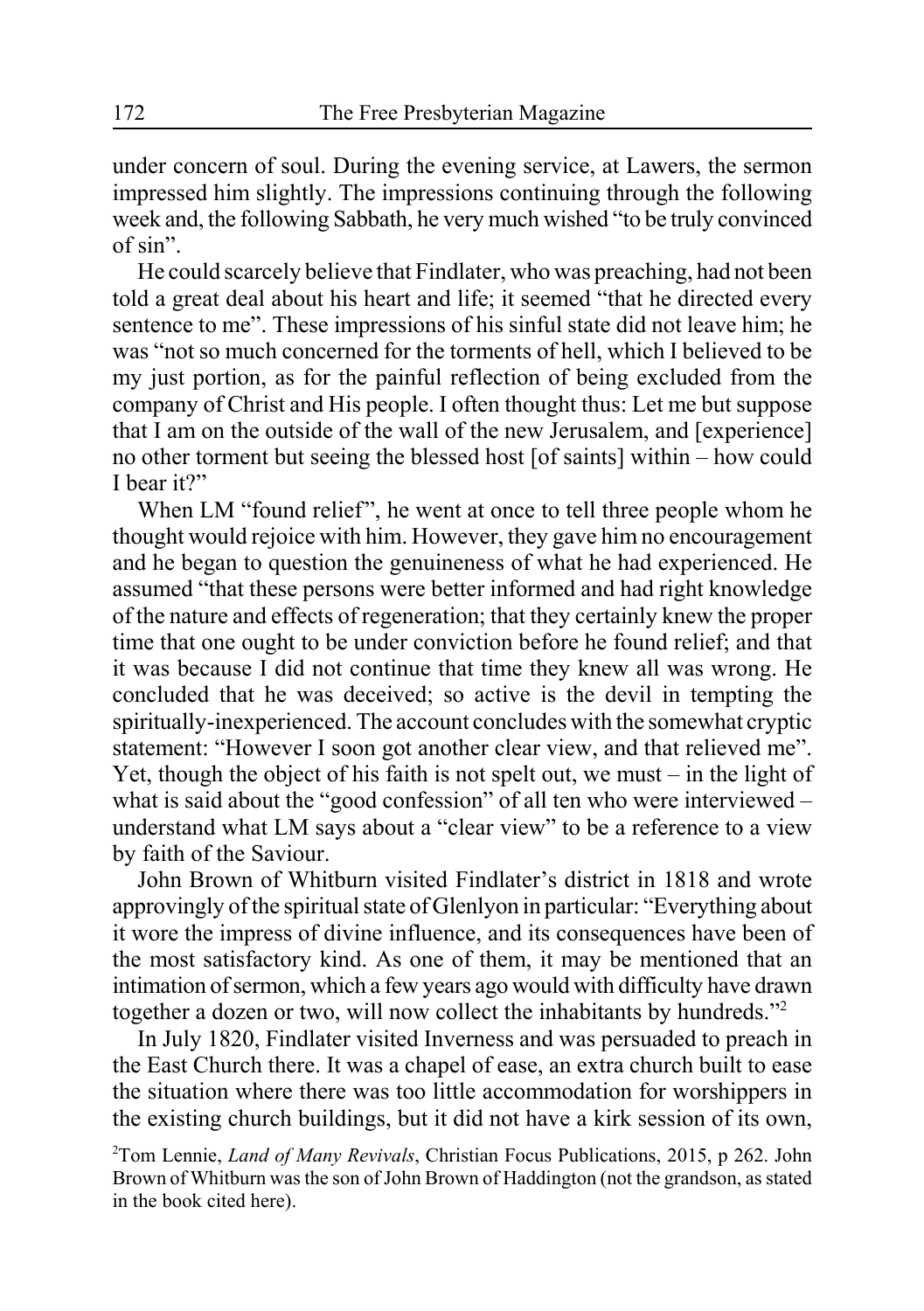and the minister had no seat on the local presbytery. Before the end of that year, Findlater was called to the congregation by the managers of the chapel, where he was to be succeeded by Finlay Cook, who in turn was followed by David Campbell of Glenlyon. But before accepting the call, Findlater insisted on hearing what the mind of the people in the congregation was. In deciding on his duty, he was influenced by the fact that his preaching seemed now to be making little impression on his flock in Lochtayside; indeed he felt quite discouraged by indications that the influence of the Holy Spirit was now being withdrawn.

Findlater was inducted to Inverness on 31 May 1821. Attendances in his congregation could number over 1800, especially at the morning service, which was in Gaelic, and the people came not only from the town, but also from surrounding villages.

Writing to a fellow minister about this time, Findlater encouraged him to "press the acceptance of the gospel by all the solemn and awful misery of those who refuse it. Urge it on their acceptance by all the winning arguments of its richness, its freeness, its love, its suitableness, its efficacy . . . . Bring these things to their consciences, and you will find that these are the truths which will meet the heart and awaken the most hardened conscience."

He went on to describe his new situation: "We are here so much accustomed to the terrors of the gospel and to its free offers that they fail to produce [any] effect, and I know not a situation more discouraging than addressing a people of that description. Notwithstanding, I trust there has been more than one instance, even in Inverness since I came here, that have had their consciences awakened, but alas the dense mass of careless sinners and of formal professors [of Christianity] that meets me every Sabbath seems often, to my view, like a wall of brass – impenetrable. The Lord hasten the day when the walls of Jericho shall tumble down at the sound, even of the rams' horns" (p 300). His biographer stated, "His great aim was to profit more than to please his audience . . . so that even casual hearers admitted that he spoke as one in earnest, who felt deeply interested in the subject, as one 'anxious that his hearers should feel it too'" (pp 300-1).

It was Findlater's practice to return to Lochtayside every year. His last visit was in August 1832, when he took some of the services at the communion season in Glenlyon. When he returned to Inverness he found an outbreak of cholera sweeping through the town. The next Sabbath morning he preached from Psalm 106:29: "Thus they provoked Him to anger with their inventions: and the plague brake in upon them", words which were solemnly appropriate to conditions in the town. The following Wednesday Findlater himself took ill with cholera. He asked a brother minister to pass a message to his cong-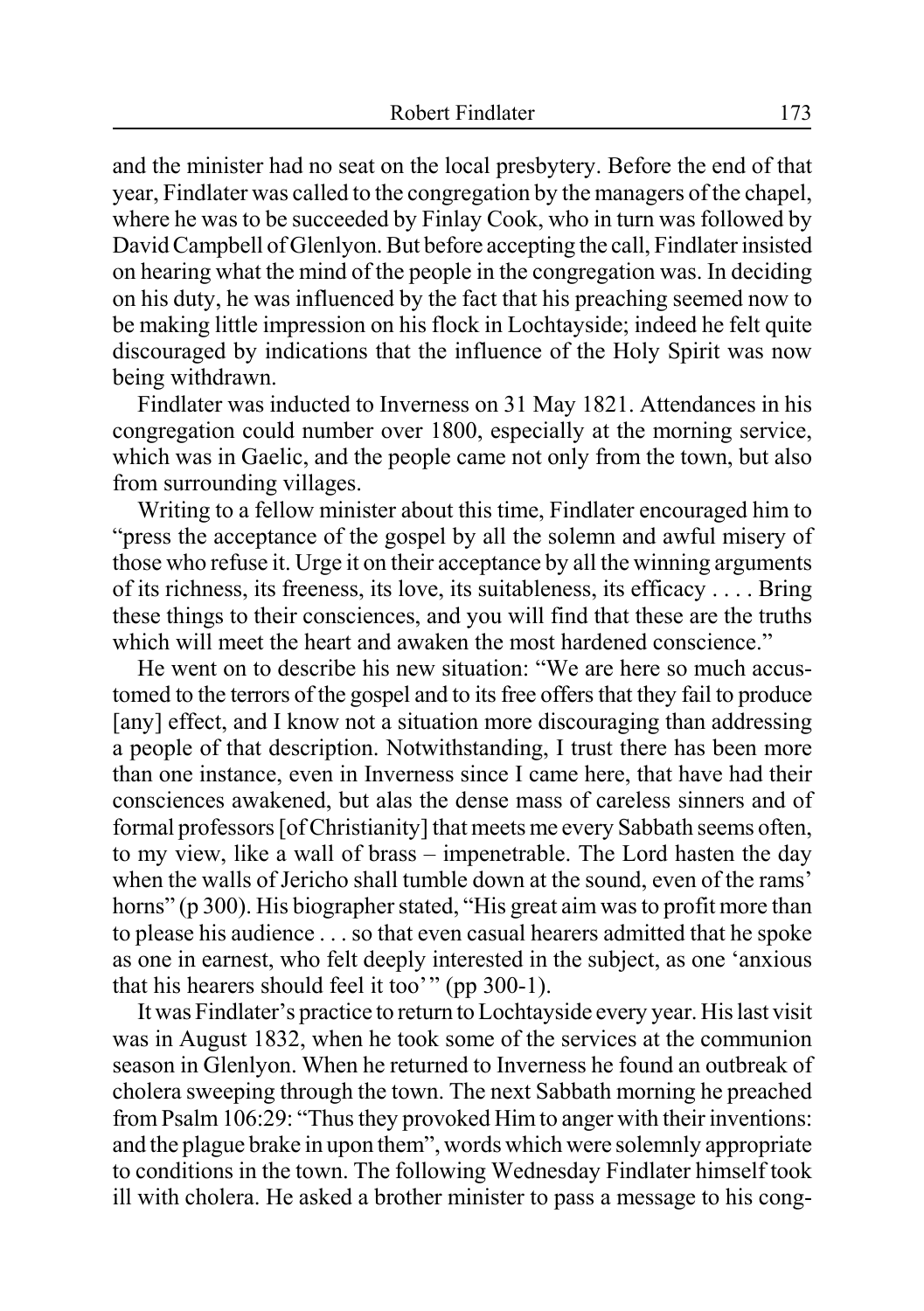regation: "Tell my people – tell them – to make sure of an interest in Christ, that a deathbed is not the time". In a short time he had passed into eternity to receive his reward, on 7 September 1832. He was 45 years old. In retrospect there was a striking relevance in the text on which Findlater had preached his last action sermon, the previous month, in Glenlyon: "Gather My saints together unto Me; those that have made a covenant with Me by sacrifice" (Ps 50:5).

Let us now note William Findlater's "concluding reflections" (pp 315-45) on the revival at Lochtayside (he enlarged on each of these points at some length):

1. The sovereignty of God's grace in the influences of His Spirit, in the means He used, and the time when and the place where the blessing came.

2. God's sovereignty as to who received a blessing.

3. When God has a purpose of mercy toward a people, "He leads those who obtain it earnestly to desire and pray for it".

4. When the Lord has a purpose of making the gospel effective in the conversion of souls, "He generally makes use of preparatory means". In this case, the Bible was now being circulated in Gaelic, the language of the local people; schools were established; "a young missionary was appointed who zealously and prayerfully devoted himself exclusively to the work of the ministry". Prayer was another such means; in particular, the Friday morning before the Lord's Supper was given over to an extended prayer meeting to plead for God's blessing and for the outpouring of the Spirit – not only on that occasion, but throughout the world.

5. When God, in providence, calls ministers to unexpected, exceptional duties, they have a warrant to expect extraordinary help from God. William Findlater gives the example of his brother having unexpectedly to preach in November 1817 when John Macdonald was unable to make it to Lochtayside.

6. The subjects of the sermons which were blessed during the revival were "repentance toward God, and faith toward our Lord Jesus Christ". William Findlater lists the doctrines proclaimed as "original sin, the demands of a righteous and holy law, regeneration, justification by faith, and the necessity of divine influences" – while the people were directed "to the finished work of Christ as the only standing place on which they could build with confidence, be furnished with true motives to holy obedience, or relish the consolations arising from the gracious promises revealed in the gospel".

7. The moral influence of the revival was very noticeable, which was a strong evidence of the power of the gospel. The revival had a restraining influence even on the unconverted.

8. During times of revival, there may be, not only powerful effects on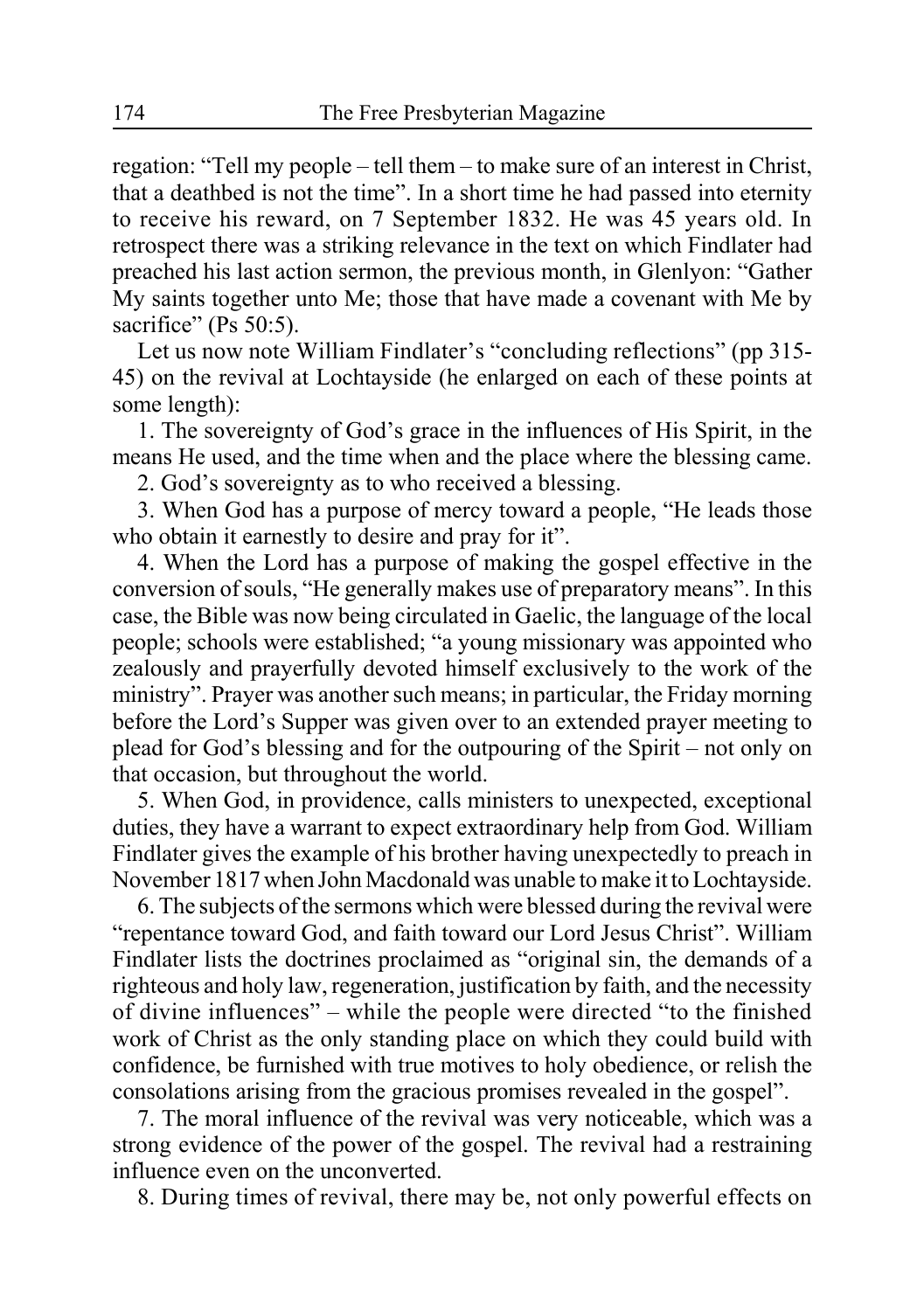the mind, but even bodily agitation. "This was the case", states William Findlater, "with a few individuals at this time."

9. God is sovereign in how long a revival continues. The biographer comments, "While there are visitations of mercy, there are also visitations of judgement. When spiritual mercies and privileges are not sufficiently improved and acknowledged, God withholds those influences which are resisted."

10. The importance of the gospel ministry being extended farther.

One final reflection: How much this secular, God-denying twenty-first century needs the gospel to be spread everywhere and the Holy Spirit to be poured out abundantly on those who hear it!

### **The Spirit of Prayer1 1. How the Spirit Makes Intercession**

#### *James Buchanan*

 $A$  special operation of the Spirit is mentioned in the Scriptures, by which He aids His people when they pray; it is spoken of as common to all believers and permanent through all ages of the Church. This cheering truth is implied in God's promise of old: "I will pour upon the house of David, and the inhabitants of Jerusalem, the Spirit of grace and of supplications". It is implied also in the declared duty of all believers, which is described in Paul's exhortation, "Praying always with all prayer and supplication in the Spirit". But the most emphatic testimony on the subject is contained in the words of the Apostle, "Likewise the Spirit also helpeth our infirmities; for we know not what we should pray for as we ought; but the Spirit Itself maketh intercession for us with groanings that cannot be uttered" (Rom 8:26).

That the Spirit of God does in some way make intercession for the saints is abundantly evident from these passages; but it may be useful to inquire (1) in what sense this is to be understood, or in what way the Spirit acts as a Spirit of grace and supplication; and (2) what lessons, whether of warning, direction, or encouragement, may be deduced from the doctrine of His agency in prayer.

1. In *explanation* of this doctrine, it is not to be understood as implying that the Holy Spirit makes intercession for us in His own person, or that He directly addresses His prayer to the Father on our behalf. Christ, as Mediator, prayed for His disciples while He was yet on earth and He still makes continual intercession for them in heaven, by appearing in the presence of God for them. But the Holy Spirit is never represented in Scripture as interceding 1 The first part of a chapter from Buchanan's book, *The Office and Work of the Holy Spirit*.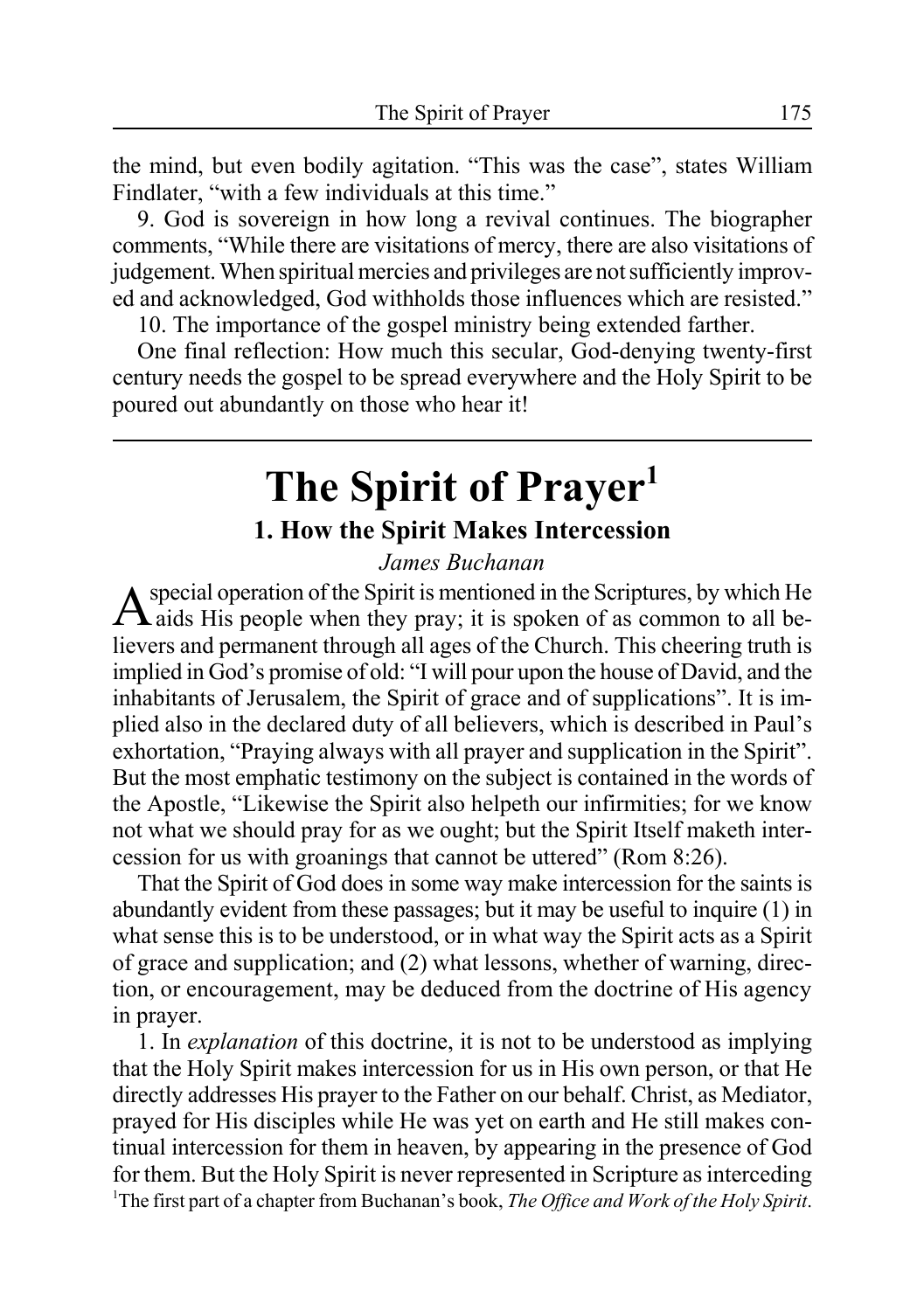in the same way, either by offering up His own personal request, or by appearing for His people at the throne.

He does intercede, however, in another way: by dwelling in them as "the Spirit of grace and supplication", disposing and enabling them to pray for themselves. He is the Spirit of supplication, just as He is the Spirit of faith, repentance and hope. He is the author of these spiritual graces, the source whence they flow and by which they are continually sustained. Yet these graces exist in the believer and are exercised by him, so as to form part of his own personal character; just so the Spirit is said to make intercession for him, when He stirs him up to intercede for himself and gives him grace to ask what blessings he in particular requires. That this is the sense in which the doctrine is to be understood appears from several expressions which imply that, by the Spirit's grace, believers are taught and enabled to offer up their own supplications at the throne.

First of all, it is not the Spirit considered as a distinct person of the Godhead that is said to intercede, but "the Spirit that dwelleth in you", even "the Spirit of adoption, whereby we cry, Abba, Father". Second, it is expressly said that the Spirit "helpeth our infirmities; for we know not what we should pray for as we ought" – our own prayers being directly referred to. And His interposition is designed to remove those hindrances and supply those defects in us which would otherwise impair or interrupt our communion with God. Third, it is added that He "maketh intercession for us with groanings which cannot be uttered", an expression which cannot be applied personally to the Spirit but is aptly descriptive of that moral earnestness and deep concern which He awakens in our own hearts. Accordingly it is added, "He that searcheth the hearts knoweth what is the mind of the Spirit". These various expressions are sufficient to show that, by the intercession of the Spirit, we are to understand the earnest supplication and prayer which we are disposed and enabled, by His grace, to offer up.

If anyone doubts the necessity of the Spirit's aid in the exercise of prayer, there is enough in the words of Paul to convince him of his error; for even an inspired man, classing himself along with other believers, says, "The Spirit also helpeth our infirmities; for *we* know not what we should pray for as we ought". This humbling confession of our infirmity and ignorance, and of our simple dependence on the grace and strength of the Spirit, is indeed much at variance with the natural feelings of the human heart, which is prone to self-sufficiency and presumptuous confidence in its own unaided powers. But there is reason to fear that those who have never felt their need of the Spirit's grace in the exercise of prayer have either never prayed at all, or if they have observed the outward form, they are still strangers to its spiritual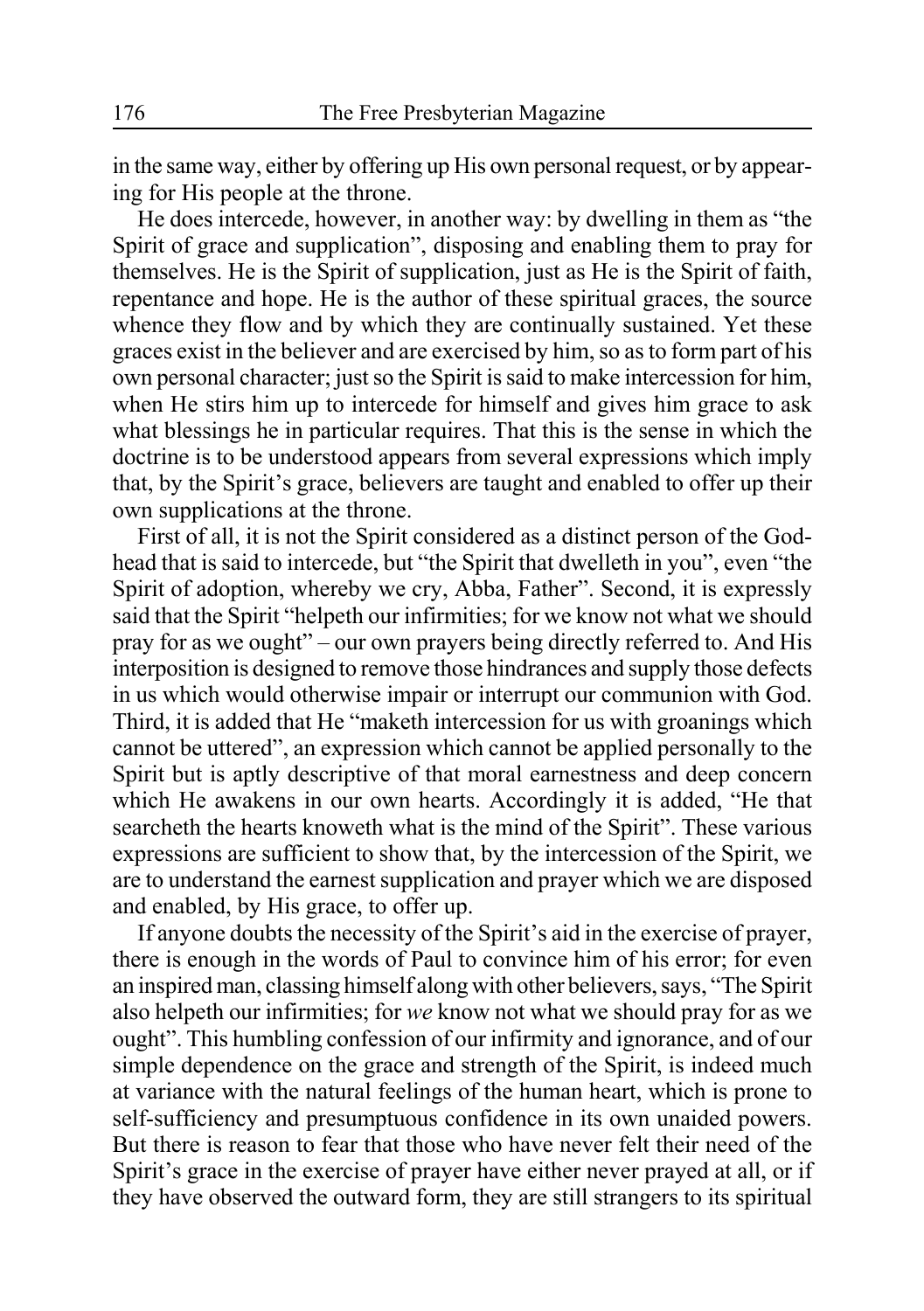nature as the greatest work, the highest and holiest service of the soul, by which it holds communion with God in the exercise of those graces of faith, love and hope, which are all inspired and sustained by the Holy Spirit.

The careless and presumptuous sinner, or the cold and formal professor, may be conscious of no difficulty in prayer which cannot be overcome by the power of his own natural faculties; he may content himself with the repetition of a form of words, such as his memory can easily retain and recall. Caring for no further communion with God than what may be implied in the occasional or regular use of that form, he is not sensible of any infirmity such as calls for the aid of the Spirit. But these are not the feelings of any true believer, for never is he more sensible of his own infirmity, and of his absolute dependence on the Spirit's grace, than when he seeks to spread his case before the Lord in the hour of prayer, and hold communion and fellowship with Him as his Father in heaven.

He has some idea, however inadequate, of the greatness and majesty of God; and some sense, however feeble, of the spirituality of his service. He knows that "God is a Spirit, and they that worship Him must worship Him in spirit and in truth"; but he is conscious at the same time of much remaining darkness, of the corruptions which still cleave to him, and of the manifold distractions to which his mind is subject, even in the most solemn exercises. He knows what those "infirmities" are of which Paul speaks, and will be ready to join with him in the humbling confession, "We know not what we should pray for as we ought".

His own experience teaches him that the spirit of prayer is not the natural and spontaneous product of his own heart, but that it was implanted there and must be continually sustained by grace from on high. Long after he has been enabled to come with comfort to the throne of grace and pour out his heart with much of the peace which a spirit of adoption imparts, he may be reminded, by the variations of his own experience, that he must be dependent, from first to last, on the Spirit's grace for all his earnestness and all his enjoyment in prayer. What believer has not occasionally felt his own utter emptiness, and the barrenness even of this precious privilege, when, left to himself, he attempted to pray while the Spirit of prayer was withheld?

You may have retired at your usual hour to your closet and fallen upon your knees and used even your accustomed words, but you felt that your affections were cold, your desires languid, and your whole heart straitened and oppressed. You strove once more to renew your request and with greater urgency than before, but in spite of all your efforts your thoughts began to wander, even in God's immediate presence. And as you rose from your knees, you were ready to exclaim, "O that it were with me as in months past! O that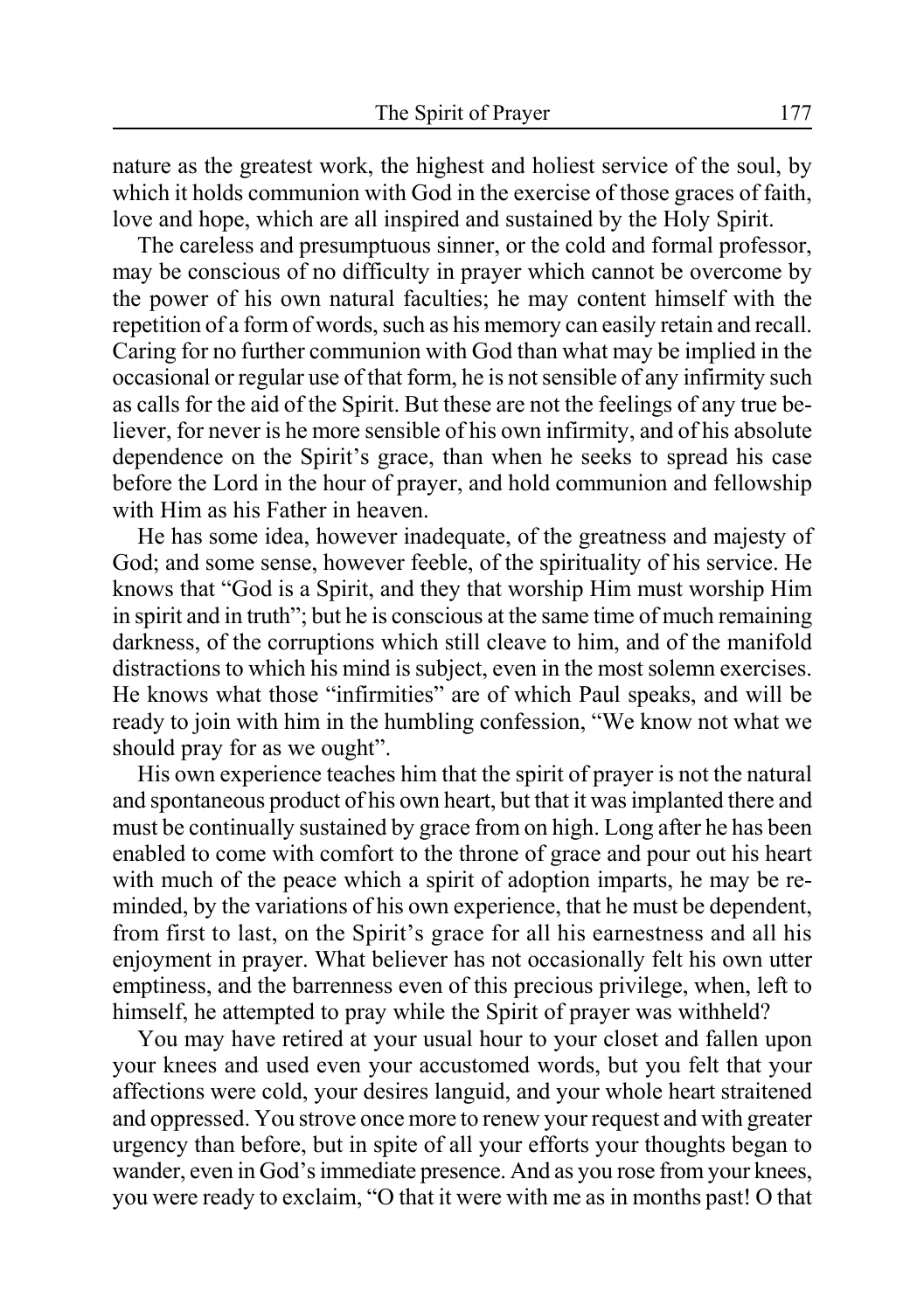I knew where I might find Him, that I might come even to His seat! I would order my cause before Him, and fill my mouth with arguments." On such occasions you complain of unbelief, of a wandering mind, of a hard and unfeeling heart; and these complaints are frequently heard amongst God's people, for I believe that He often visits them with such experiences for the very purpose of impressing them with a humbling sense of their own infirmity, and reminding them of their dependence on the Spirit for the right use and enjoyment of all the means of grace.

The grace of the Holy Ghost is then indispensable, if we would maintain the spirit of prayer and enjoy its exercise; but we must ever remember that in this, as in every other part of His work, He acts by the use of means and in a way that is wisely adapted to the rational and moral nature with which we are endowed. He acts upon us, not as mere machines, but as moral agents; and by various considerations and motives He teaches and disposes us to pray. Every part of His work as the Spirit of grace has a tendency to prepare us for prayer; for whether He acts as a reprover, convincing us of sin or as a sanctifier subduing our corruptions, or as a comforter giving us peace and joy in believing, or as a teacher enlarging our views of divine truth and confirming our faith in it, all the operations of His grace are subservient more or less directly to the exercise of prayer.

## **The Eternal State1 1. A Lost Eternity**

#### *Rev J R Tallach*

There is a hell to be saved from and a heaven to be won. Before moving on to a more detailed discussion of this profound subject we note that there are clear indications, even in this present life, of the eternal estate into which we shall all, ere long, pass and of the final division that will then take place. John Flavel states that the being of God is the being of One who rules by rewards and punishments. The righteous are continuously oppressed and the unrighteous flourish, but the divine Judge is righteous and He rules over all the earth throughout all of time. Therefore we conclude that each individual will yet be judged as his work shall be.

The Scriptures are also very clear concerning the division to come and the ground of that division: "treasurest up unto thyself wrath against the day of wrath and revelation of the righteous judgement of God; who will render to every man according to his deeds: to them who by patient continuance in <sup>1</sup>This is the first section of a paper given at the 2018 Theological Conference.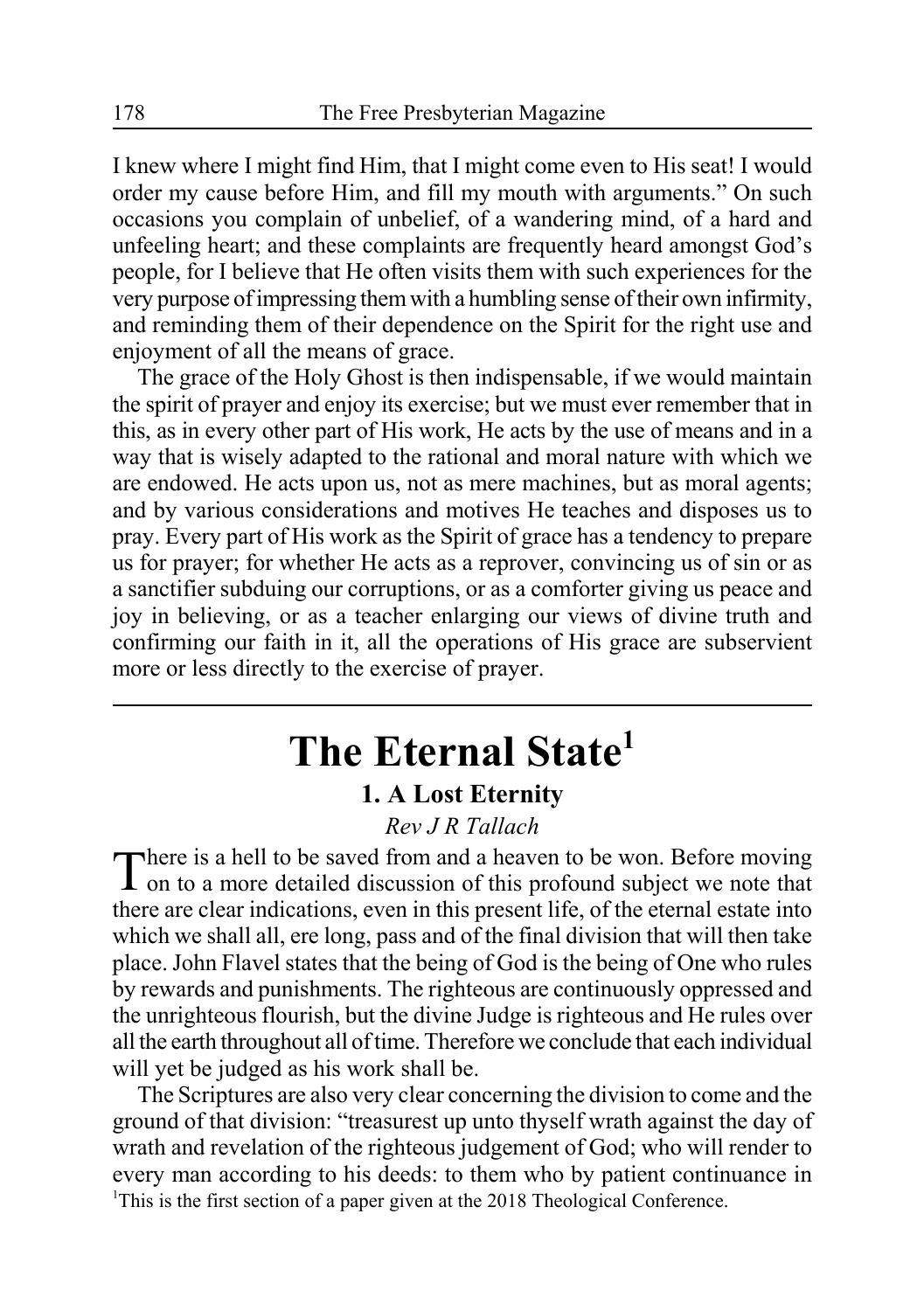well doing seek for glory and honour and immortality, eternal life: but unto them that are contentious, and do not obey the truth, but obey unrighteousness, indignation and wrath, tribulation and anguish, upon every soul of man that doeth evil" (Rom 2:5-9). Conscience provides another foretaste of eternal life or death. Even the consciences of the heathen who are without the Word speak of right and wrong. Romans 2:15 says of them: "Which show the work of the law written in their hearts, their conscience also bearing witness, and their thoughts the meanwhile accusing or else excusing one another".

Again the coming and death of Christ was to deliver "us from the wrath to come" (1 Th 1:10) and He was to be "the author of eternal salvation unto all them that obey Him" (Heb 5:9). How could this be if there was no hell or heaven?

When Flavel writes of the certainty of a coming judgement and eternity, his final point is the undying and reasonable nature of the soul of man. In comparison with the beasts, our souls are rational and know themselves to be answerable for their actions. "Who knoweth the spirit of man that goeth upward, and the spirit of the beast that goeth downward to the earth?" (Ecc 3:21). The undying and accountable nature of the soul of man would lead us to conclude that an eternal estate, for weal or woe, lies ahead of man at his death.

There are three parts to this paper: (1.) A lost eternity. (2.) Heaven. (3.) Some erroneous teachings about hell.

**Hell – a lost eternity.** *The name*. W G T Shedd, in his *The Doctrine of Eternal Punishment*, discusses the meaning of *Sheol* in the Old Testament Scriptures. He notes that the word is translated in the Authorised Version sometimes as *hell* and sometimes as *the grave*, though not the grave as in the sense of the place of burial. The meaning depends on the context. "A translation of Scripture made wholly on philological [linguistic] grounds and independent of the analogy of faith, would be certain to contain errors" (p 22).2 *Sheol* signifies the place of future retribution. It is where the wicked are sent: "The wicked shall be turned into hell [*Sheol*], and all the nations that forget God" (Ps 9:17). "In a moment go down to the grave [*Sheol*]" (Job 21:13). The biblical *Sheol* is always an evil and nothing but an evil (p 24).

These texts are to be understood in the context of God as judge, a future judgement and a resurrection for this purpose. He says, "To Me belongeth vengeance and recompense; their foot shall slide in due time" (Deut 32:35). Shedd writes, "The 'wicked' when sentenced in the last judgement are 'turned into *Sheol* as idolaters and all liars'" (p 28) and when sentenced "have their part in the lake which burneth with fire and brimstone" (Rev 21:8).

2 References in brackets in this article are to: W G T Shedd, *The Doctrine of Eternal Punishment*, London, 1887.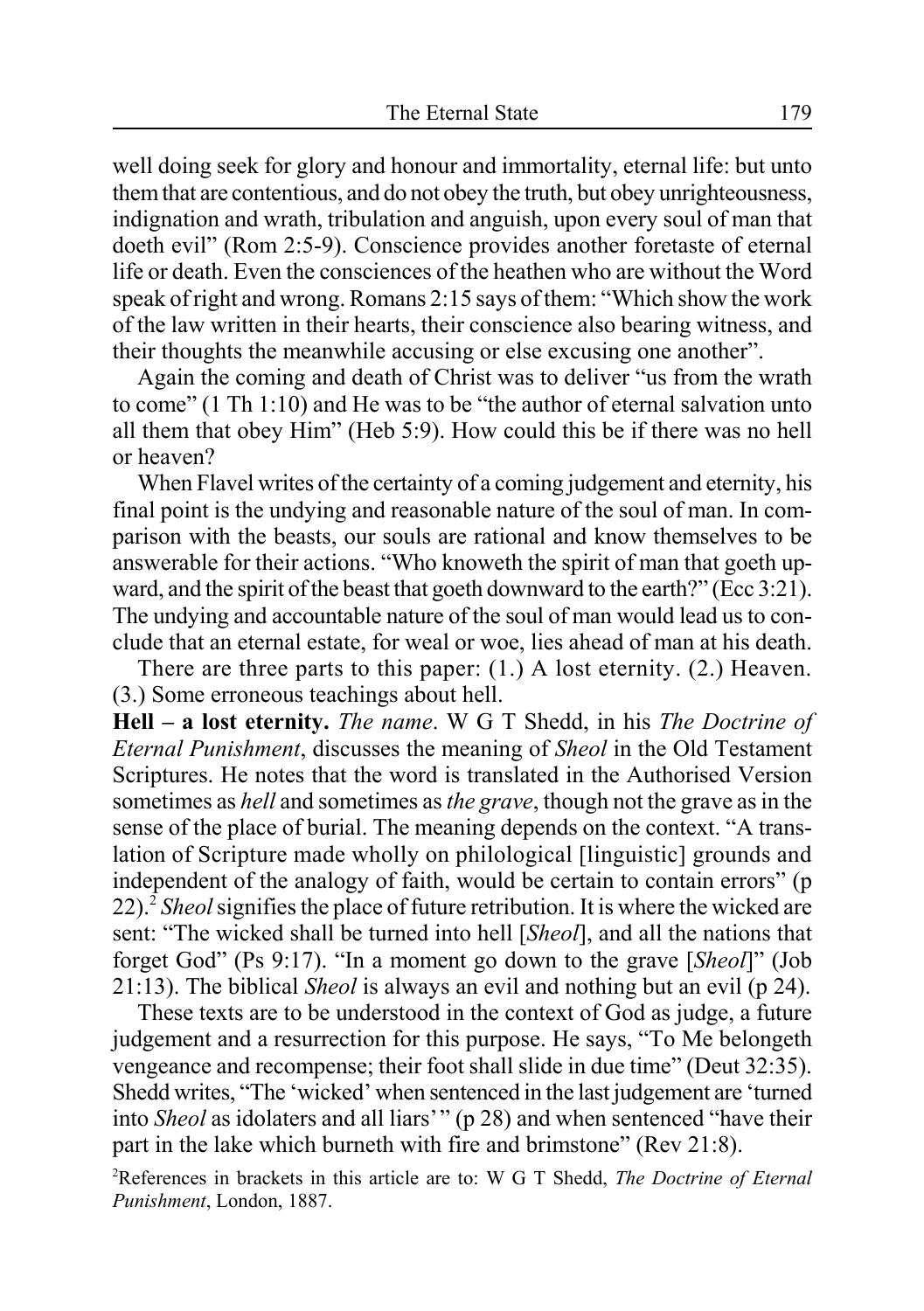Texts in the Word of God which assert Him to be a Judge and that there is to be a future resurrection and a future judgement lead us to believe in an eternal lost state. "Shall not the Judge of all the earth do right?" (Gen 18:25). "The wicked is reserved to the day of destruction? They shall be brought forth to the day of wrath" (Job 21:30). "Verily He is a God that judgeth in the earth" (Ps 58:11). These texts lead to the conclusion that there is a place where the sentence of condemnation is executed and where the sentence pronounced by the supreme Judge is experienced. The wicked are turned into *Sheol* as idolaters and "have their part in the lake which burneth with fire and brimstone" (Rev 21:8).

That *Sheol* is the proper name for hell is, *secondly*, proved from the fact that there is no other name for it in the Old Testament. If this term is not accepted for the place of punishment there, it could be argued that the Old Testament does not teach the doctrine of a lost eternity.

A *third* source of understanding of the term *Sheol* is where a contrast is made in the Old Testament between *Sheol* and the contrary blessed, bright abode of the righteous. "Let me die the death of the righteous and let my latter end be like his!" (Num 23:10). "As for me, I will behold Thy face in righteousness; I shall be satisfied, when I awake, with Thy likeness." (Ps 17:15). "But God will redeem my soul from the power of the grave [*sheol*]: for He shall receive me" (Ps 49:15).

*Fourthly*, *Sheol* is the place of retribution because of its connection with spiritual and eternal death. Spiritual death is the death which Paul speaks of in Romans 5:12, which has "passed upon all men" by reason of the first transgression of Eden. This connection between spiritual and eternal death is seen in Proverbs 8:36: "All they that hate Me love death", and by way of contrast to Proverbs 10:17: "He is in the way of life that keepeth instruction".

*Sheol*, or hell, is at the end of a godless life. "Her house is the way to hell [*Sheol*], going down to the chambers of death" (Prov 7:27). Eternal death and *Sheol* are joined in Proverbs 5:5: "Her feet go down to death; her steps take hold on hell [*Sheol*]."

The term *Sheol* may also describe the grave, since physical death is viewed as a part payment of the debt man owes to God for the transgression of His justice. Shedd quotes another writer as saying that the English version renders *Sheol* by *grave* in 30 instances out of 64 (p 37).

The grave has dark associations in both the Old and New Testaments and, although Christ has brought "immortality to light through the gospel", our faith is weak and uncertain and we need grace to die as truly as we need grace to live. The resurrection raises the bodies of unbelievers as well as believers, but there is no triumph for unbelievers – only "shame and everlasting con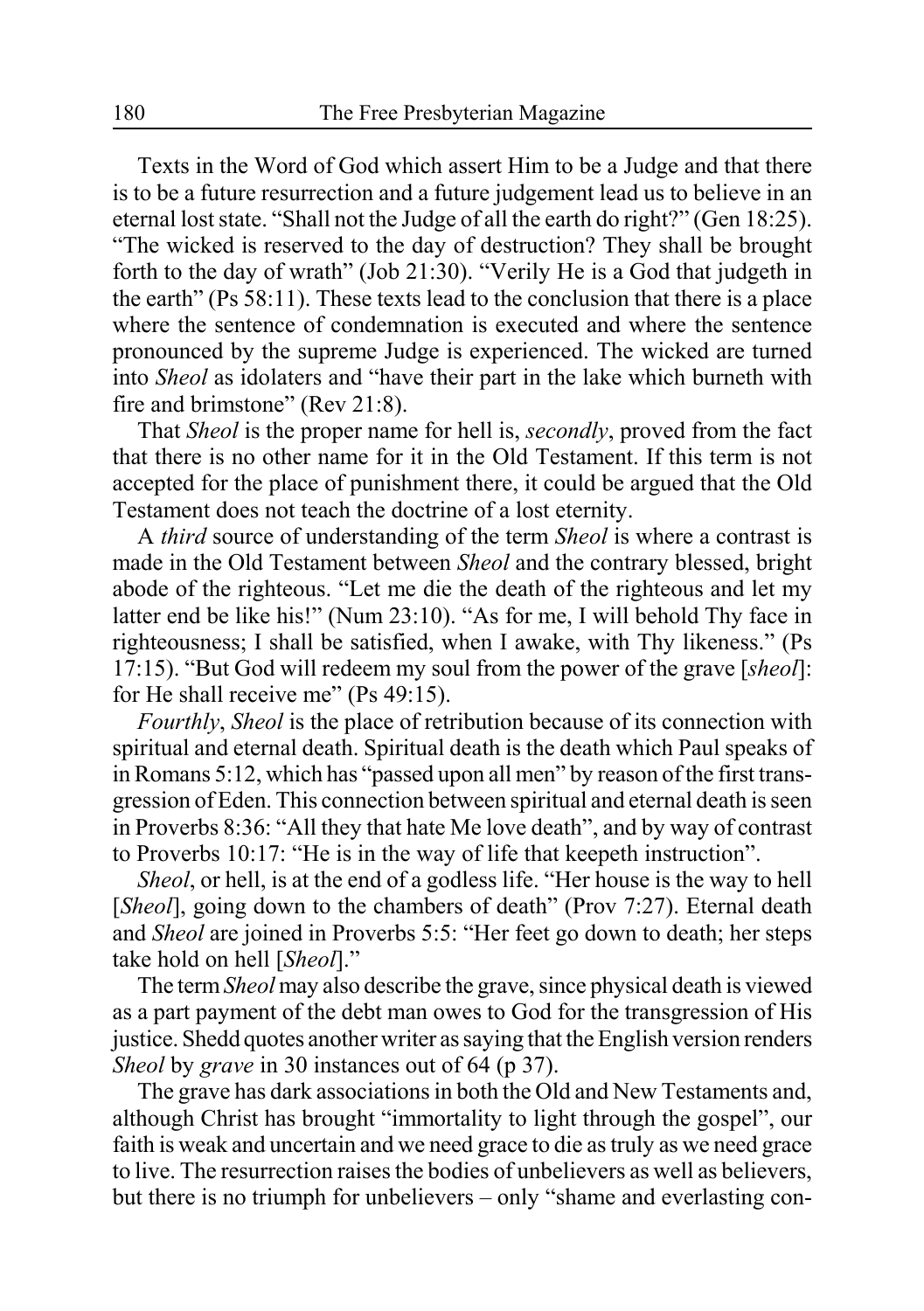tempt" (Dan 12:2). "Therefore hell [*Sheol*] hath enlarged herself, and opened her mouth without measure; and their glory, and their multitude, and their pomp, and he that rejoiceth shall descend into it" (Is 5:14). Thus the fallen Babylonian monarch.

The New Testament terms for a place of future punishment are *Hades* and *Gehenna*. Christ uses the term *Gehenna* 12 times and James once (Jas 3:6). The word arises from the valley of Hinnom near Jerusalem, where the worship of Moloch was practised. By the time of Jesus' birth the term *Gehenna* was used for endless torment, as distinct from paradise for endless blessedness. Hades is the Septuagint<sup>3</sup> translation of *Sheol* and, like *Sheol*, is used as (1) the place of retribution and (2) the grave.

As the place of future punishment, the rich man in Jesus' parable of the rich man and Lazarus opened his eyes in *Hades*, a place of torment in which there was to be no mitigation of the just anger of God and no escape from that flame because of the gulf fixed between *Hades* and the bosom of Abraham.

*Hades* is inseparably connected with spiritual and eternal death: Christ said, "I . . . have the keys of hell [*Hades*] and of death" (Rev 1:18). "And I looked, and behold a pale horse: and his name that sat on him was Death, and Hell [*Hades*] followed with him" (Rev 6:8). *Hades* stands for the place for those under the power of the second death; so Revelation 2:11: "He that overcometh shall not be hurt of the second death". This "second death" is "cast into the lake of fire" (Rev 20:14) and never destroyed. Those subject to the second death are cast into a lake of fire and brimstone with the devil that deceived them, "and shall be tormented day and night for ever and ever" (Rev 20:10).

That *Hades* is also the name sometimes given to the grave is illustrated by several instances, such as Acts 2:27 in the New Testament: "Because thou wilt not leave my soul in hell [*Hades*]". In general, however, *Hades* is the disembodied state of the wicked between death and the resurrection, as Paradise is the place for the righteous. Stephen called upon God, saying, "Lord Jesus, receive my spirit" (Acts 7:59).

The Westminster Standards put matters very clearly. *The Larger Catechism* (Answer 86) states that "the souls of the wicked are at their death cast into hell, where they remain in torments and utter darkness, and their bodies kept in their graves, as in their prisons, till the resurrection and judgement of the great day". In essence the Reformed view is that the intermediate state of the saved is heaven, without the body; and the final state is heaven, with the body. The intermediate state for the lost is hell, without the body; and the final state is hell, with the body.

<sup>3</sup>The translation of the Old Testament into Greek which was in use in the time of Christ.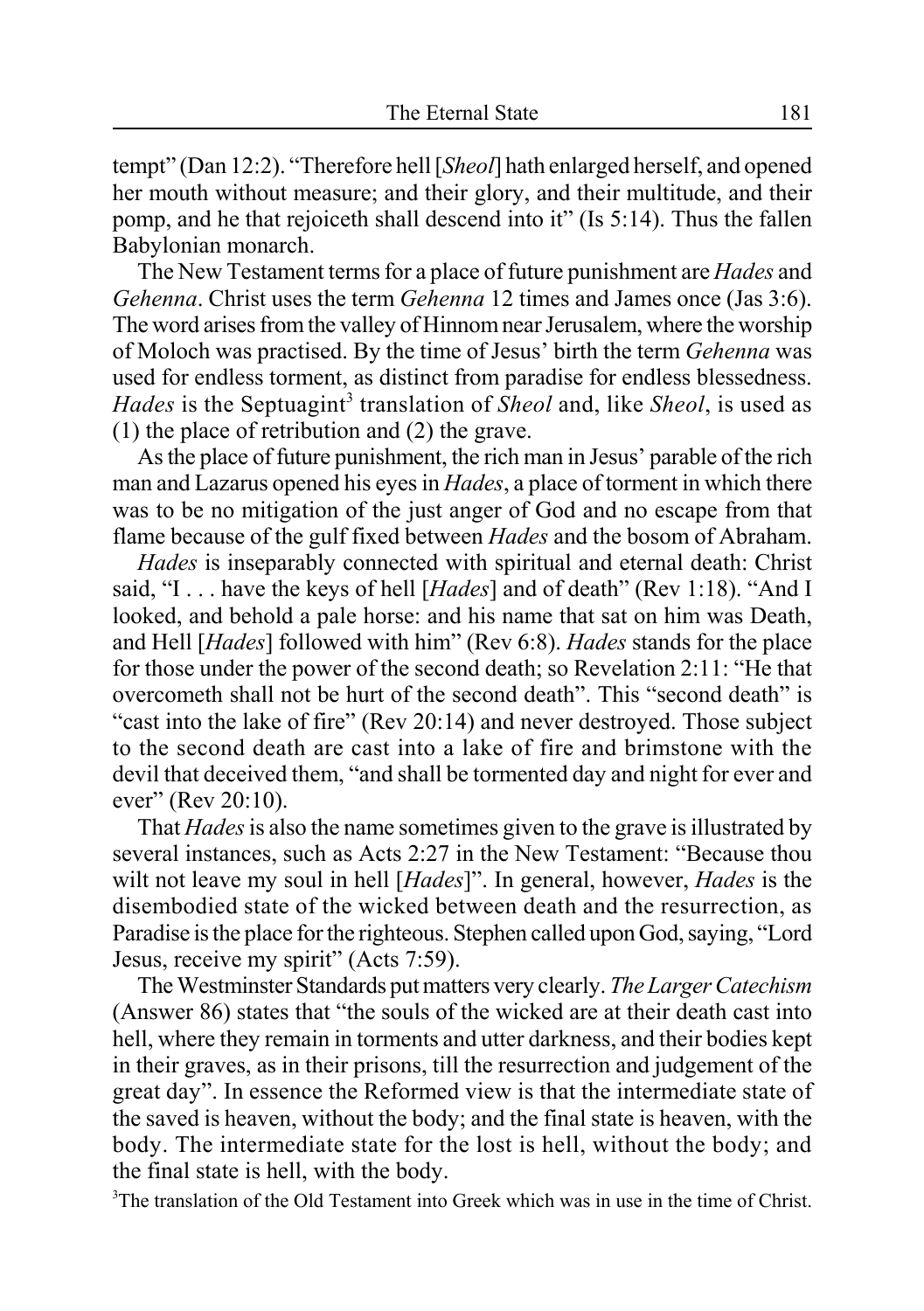# The Gradual Increase of Gospel Light<sup>1</sup>

#### *John Newton*

The day is now breaking: how beautiful its appearance! How welcome the expectation of the approaching sun! It is this thought that makes the dawn agreeable: that it foretells a brighter light; otherwise, if we expect no more day than it is at this minute, we should rather complain of darkness than rejoice in the early beauties of the morning. Thus the life of grace is the dawn of immortality: beautiful beyond expression if compared with the night and thick darkness which formerly covered us – yet faint, indistinct and unsatisfying, in comparison of the glory which shall be revealed.

It is, however, a sure earnest: so surely as we now see the light of the Sun of righteousness, so surely shall we see the Sun Himself, Jesus the Lord, in all His glory and lustre. In the mean time, we have reason to be thankful for a measure of light to walk and work by, and sufficient to show us the pits and snares by which we might be endangered. And, if we are diligent in the use of the appointed means, we have a promise that our present light shall grow stronger and stronger till the messenger of Jesus shall lead us within the veil. Then farewell shadows and obscurity for ever.

I can now almost see to write and shall soon put the extinguisher over my candle. I do this without the least reluctance when I enjoy a better light, but I should have been unwilling half an hour ago. Just thus, methinks, when the light of the glorious gospel shines into the heart, all our former feeble lights, our apprehensions and our plans become at once unnecessary and unnoticed. How cheerfully did the Apostle put out the candle of his own righteousness, attainments and diligence, when the true Sun arose upon him! (Phil 3:7,8). Your last letter is as a comment on his determination. Adored be the grace that has given us to be like-minded, even to "count all things but loss for the excellency of the knowledge of Christ Jesus [our] Lord".

While I am writing, a new lustre, which gilds the house on the hill opposite my study window, informs me that the sun is now rising; it is rising to others, but not yet to me; my situation is lower, so they enjoy a few gleams of sunshine before me; yet this momentary difference is inconsiderable when compared to the duration of a whole day. Thus some are called by grace earlier in life and some later; but the seeming difference will vanish when the great day of eternity comes on. There is a time, the Lord's best, appointed time, when He will arise and shine upon many a soul that now sits "in darkness, and in the shadow of death".

I have been thinking on the Lord's conference with Nicodemus; it is a 1 Taken, with editing, from *The Works of John Newton*, vol 1.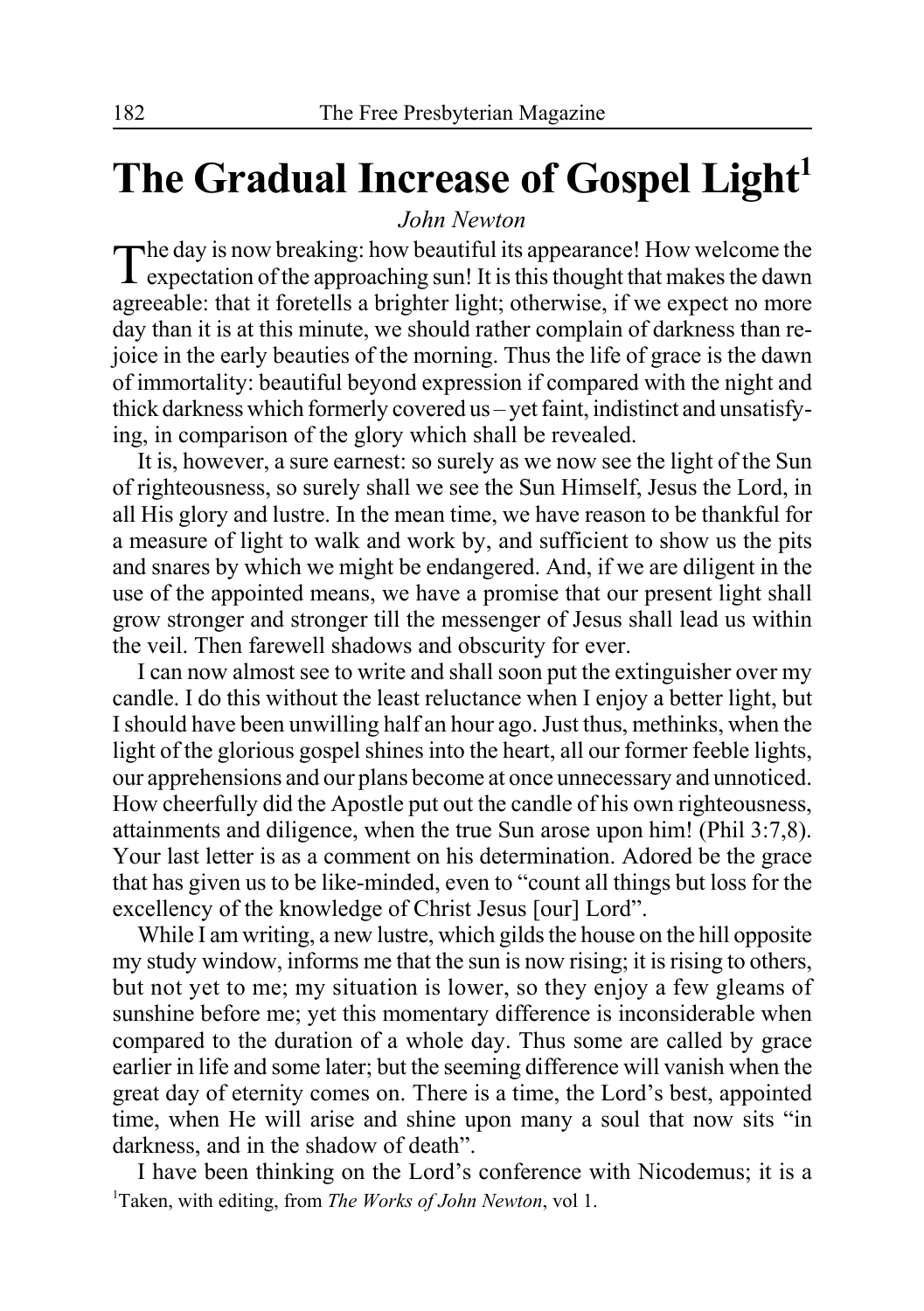copious subject and affords room, in one part or other, for the whole round of doctrinal and experimental topics. Nicodemus is an encouraging example to those who are seeking the Lord's salvation: he had received some favourable impressions of Jesus, but he was very ignorant and much under the fear of man. He dared only come by night; and at first, though he heard, he did not understand, but He who opens the eyes of the blind brought him surely, though gently, forward. The next time we hear of him, he dared to put in a word on behalf of Christ, even in the midst of His enemies (John 7), and at last he had the courage openly and publicly to assist in preparing the body of his Master for its funeral, at a time when the Lord's more avowed followers had all forsaken Him and fled. So true is it: "Then shall we know, if we follow on to know the Lord"; and again, " He giveth power to the faint; and to them that have no might He increaseth strength."

Hope then, my soul, against hope; though thy graces are faint and languid, He who planted them will water His own work and not suffer them wholly to die. He can make a little one as a thousand; at His presence mountains sink into plains, streams gush out of the flinty rock, and the wilderness blossoms as the rose. He can pull down what sin builds up, and build up what sin pulls down; what was impossible to us is easy to Him; and He has bidden us to expect seasons of refreshment from His presence. "Even so, come, Lord Jesus."

# **God's Wisdom in Redemption (4)1**

*W S Plumer*

4. We may also see the wisdom of God in redemption manifested also in *its effects*.

(1.) We have seen how it harmonises *God's perfections*; let us see *how it illustrates them*. In the cross we have the strongest possible expression of benevolence. The infinite dignity of the Sufferer, the unparalleled humiliation He underwent, the low state of those He would save, and the utter impossibility of ever adequately requiting His love, all show the amazing extent of God's compassion. If any ever doubted God's hatred of sin, all such uncertainty comes to a full end at Calvary. If God would not spare His own Son, when He suffered, the Just for the unjust, surely He is the awful and determined enemy of all unrighteousness. The scheme of saving mercy shows at once the greatest love to the sinner and the strongest abhorrence of His sins. "Christ was no partisan with the sinner against the law." In like

1 Another edited extract from Plumer's *The Rock of Our Salvation*; last month's main point was: "God's wisdom shines out in redemption, as His plan reconciles all His attributes".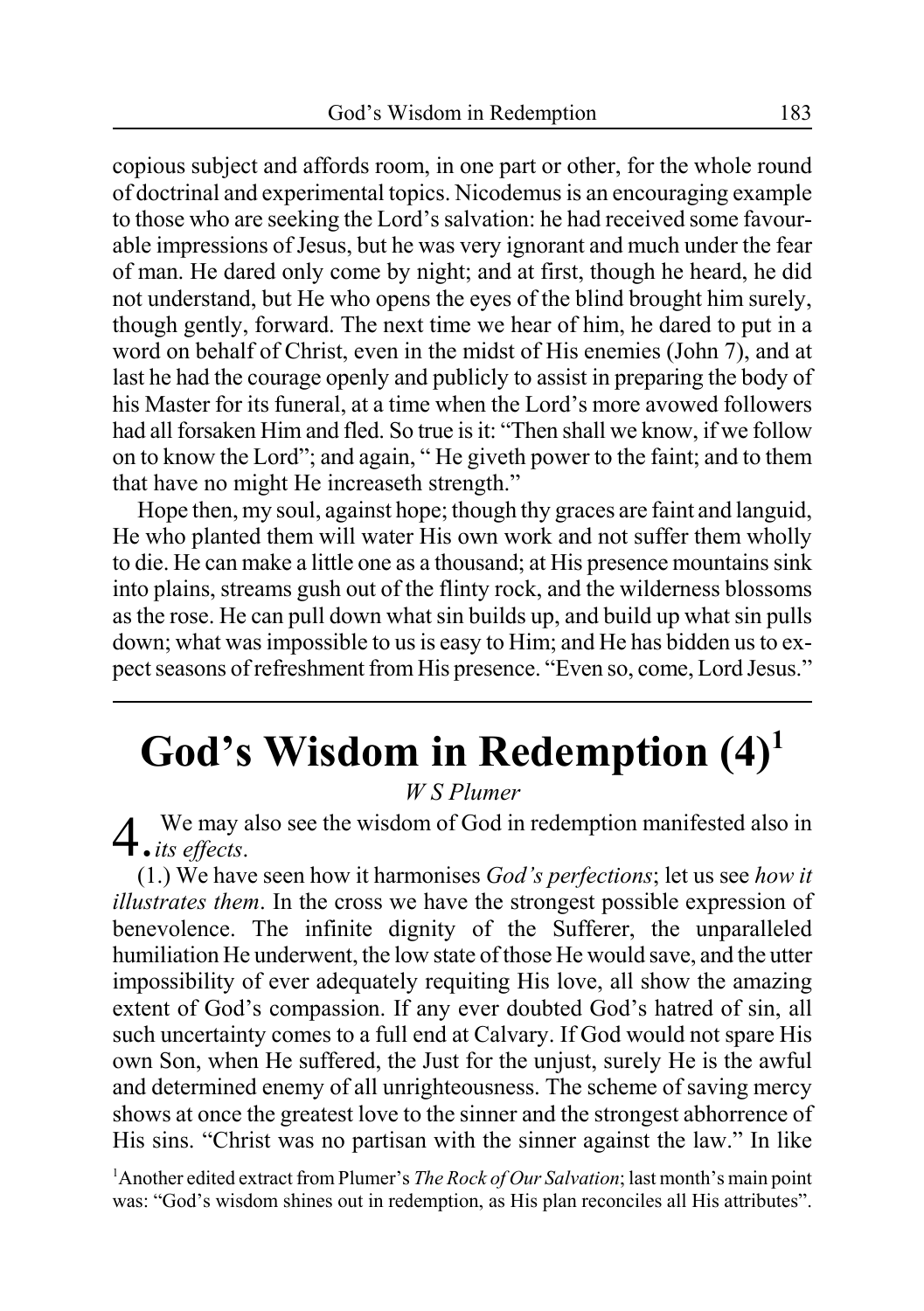manner it would be easy to show how God's truth, faithfulness, power and all His perfections are displayed in redemption.

(2.) The influence of redemption on holy angels is both *great and benign*. It affords them the most wonderful theme of inquiry. They desire to look into it. It gives them new and delightful employment. They minister to the heirs of salvation. It gives them a new Head. Though Christ is not their Saviour, He is their Lord. It brings them and men into relations of friendship and brotherhood, so that they make one family in heaven and earth. It gives them great and new sources of joy. They are glad with exceeding joy when a sinner repents (Lk 15:10). Nor have they any theme for songs so sublime as those concerning salvation.

(3.) To man the effects of redemption are *glorious and elevating*. He who is saved from death should be most of all struck with his deliverance – most of all drawn towards his Deliverer. None are so changed by redemption as the redeemed themselves. They pass from the lowest depths to the greatest heights; from just, perfect and awful condemnation to full, free and irrepealable justification; from a state of the lowest depravity to a state of purity and holiness fitting them for fellowship with God; from a state of misery that cannot be conceived by sinless creatures to a state of comfort and joy unspeakable; from a state of fearful estrangement from a holy God and holy angels to a state of lasting friendship with their Maker and all rightminded creatures. The bond which binds them to God and to angels binds them also to one another, for ever.

1. How futile are all schemes of man's devising for securing the favour of God and his own happiness. None of them reach the real evils in his case. They do not dispose of sin, either in its power or guilt or pollution.

2. How vain are all objections to the gospel drawn from the feeble, erring, sinful soul of man! Never is man more a fool or a transgressor than when he sits in judgement on this greatest plan and work of God. Did any wise man ever undertake to show how God could have more fitly formed the dove, the eagle or the horse? Yet many a prating simpleton undertakes to tell the world how he would like the plan of salvation, God's greatest work, to be arranged.

3. How attractive is the character of Jesus Christ! He is a perfect Saviour. Some have made the suggestion that He might have rescued many from sin and wrath without so full and frequent and amazing acts of condescension. But who ever taught that He ought to have given higher evidences of compassion and tenderness? All the redeemed join in praising Him, unite in crowning Him, contend in the strife of extolling Him. Matchless Redeemer! None among all the sons of the mighty, none among the holy angels, can compare with Thee.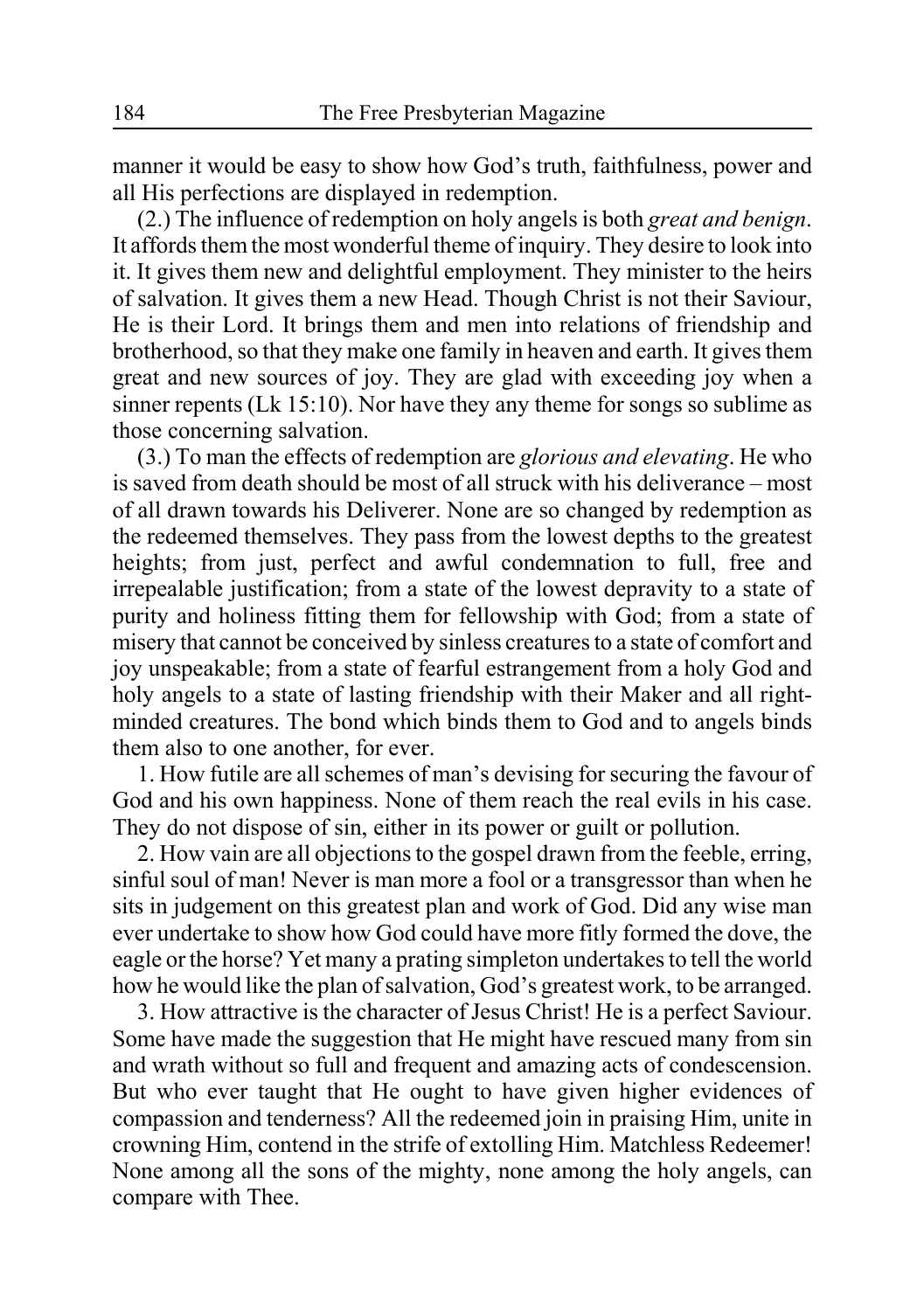4. If any desire a rich, pure, exalted, inexhaustible theme of study and inquiry, he has it in the redemption wrought out by Christ. He need go no further. Here the holy angels all stop and bow and worship.

5. The unconverted ought to feel a lively and profound interest in the work of Christ: It mightily concerns them to know something of its wonders. If they ever find life or peace, it must be here. In Christ "are hid all the treasures of wisdom and knowledge" (Col 2:3). In Him is life, and the life is the light of men.

6. Children of God, rejoice and obey. "Ye are bought with a price: therefore glorify God in your body and in your spirit, which are God's" (1 Cor 6:20). Give Him all. Keep back nothing that can honour Him. Hear the voice of mercy whispering good counsels to your souls. Present your whole selves a living sacrifice to Him and let the love of God, like holy fire, come down and consume you. Do not be straitened in your charity. Do not be slothful in your labours of love. Do not be cold in your zeal for the Master. "Be ye . . . enlarged."

# **Always the Same1**

#### *A S Patterson*

 $\mathbf{W}^{\text{e}}$  are taught that, amidst all changes, Christ "remaineth" – that, in spite of the last convulsion, at the end of the world, He abides "the same" and His "years shall not fail". How like this is to some other descriptions which illustrate the independence and immutability of God! And how fitted they are to deceive if Christ is not indeed divine! But divine He is – "from everlasting to everlasting . . . God"; "the same yesterday, and today, and for ever". No more can the wildest storms and convulsions of the universe destroy or alter His essence or character or throne than the fall of a sparrow to the ground can make the firm earth we tread upon to stagger, or a feather floating in the air to shake the sky.

Such is the threefold view of Christ afforded by the passage in Psalm 102 which is quoted here and applied to the Son of God. That view may suggest the truth that Christ is vastly superior to the angels.

Among the many lessons which the quotation is fitted to teach are these: (1.) How unsatisfactory and inadequate a portion are the things of this world for a being destined to eternity! As, in the meantime, they cannot satisfy the cravings of the soul and supply its necessities, so they are doomed to per-

1 An edited extract from Patterson's remarks on Hebrews 1:10-12 in his *A Commentary on the Epistle to the Hebrews*. Patterson (1805-1885) was a Free Church minister in Glasgow.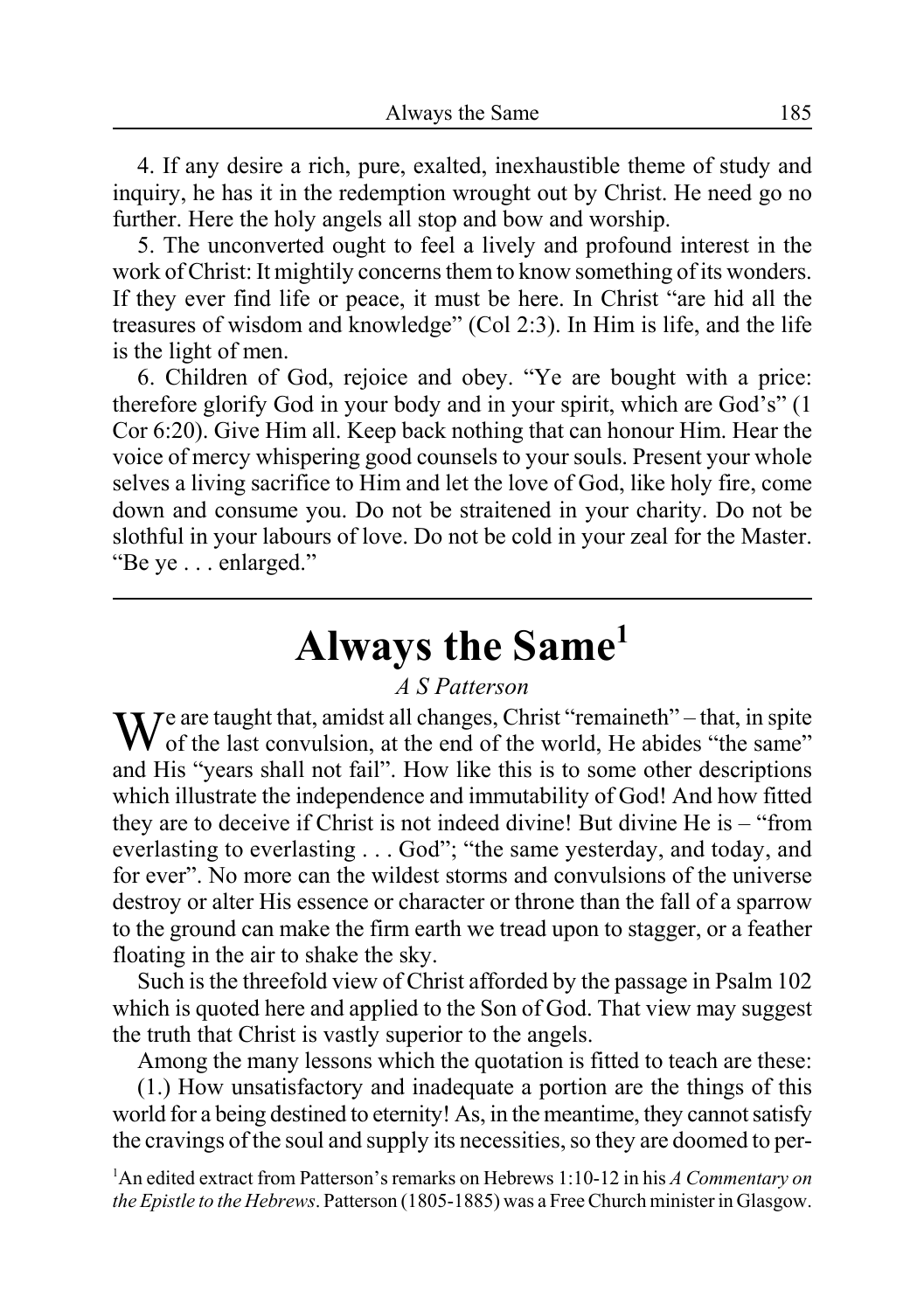ish, and man is doomed to lose them long before they themselves shall utterly pass away. A child building on the shore the tiny house which the advancing tide is sure to overthrow speedily – how faint a representation it is of the moral madness of the man who makes perishable things his all!

(2.) How glorious to have a personal interest in the Eternal Son! O happy, happy is he who has that immutable and immortal One for his own immutable and immortal Friend! In life and in death, he may triumphantly exclaim, "I know whom I have believed, and am persuaded that He is able to keep that which I have committed unto Him". Alas that such a portion should be so often rejected and despised! Multitudes make so much of a world from which they must soon depart, and which itself must pass away, that they seek and find no other heritage. And there are some who, recognising the brevity of life and the perishable nature of earthly things, rush, as if in quest of an antidote to agitation or despair, to wild, tumultuous merriment, like sailors hastening, on the eve of shipwreck, to the casks, and going down into the waters amid the fire and fever of drunkenness.

# **The Price of Redemption1**

### *W K Tweedie*

Isaiah 44:22. *Return unto Me, for I have redeemed thee.* Such is the gracious invitation of God to His wandering people. On the Sright hand and on the left they forsake His ways. The smallest trifle succeeds in enticing them away from Him. Upon every high mountain, and under every green tree, they sin against their God. But though they forget Him, His affections are still set on them; He commands them – indeed He entreats them – to return. His compassion is moved at their self-destruction, and by mercy upon mercy He would regain their confidence and their heart.

Mark, my soul, the ground on which God rests his plea: "Return . . . for I have redeemed thee". Not creation – that failed long ago to bind the creature to the Creator. Not providence – that also was unavailing, for man snatched at the gift and neglected the Giver. But Redemption – that supplied the motives which were destined to win back man's wayward heart, or to prove that it could not be won. The precious blood of Christ, as the price of redemption; His agonies, tears and death, as the means of working it out; His love, which many waters could not quench nor universal enmity subdue – these are the moral powers appointed to sway man's soul. Swayed by these, the soul will return to its God to rejoice in the liberty which the Son bestows.

1 Taken, with editing, from Tweedie's volume, *Glad Tidings of the Gospel of Peace*.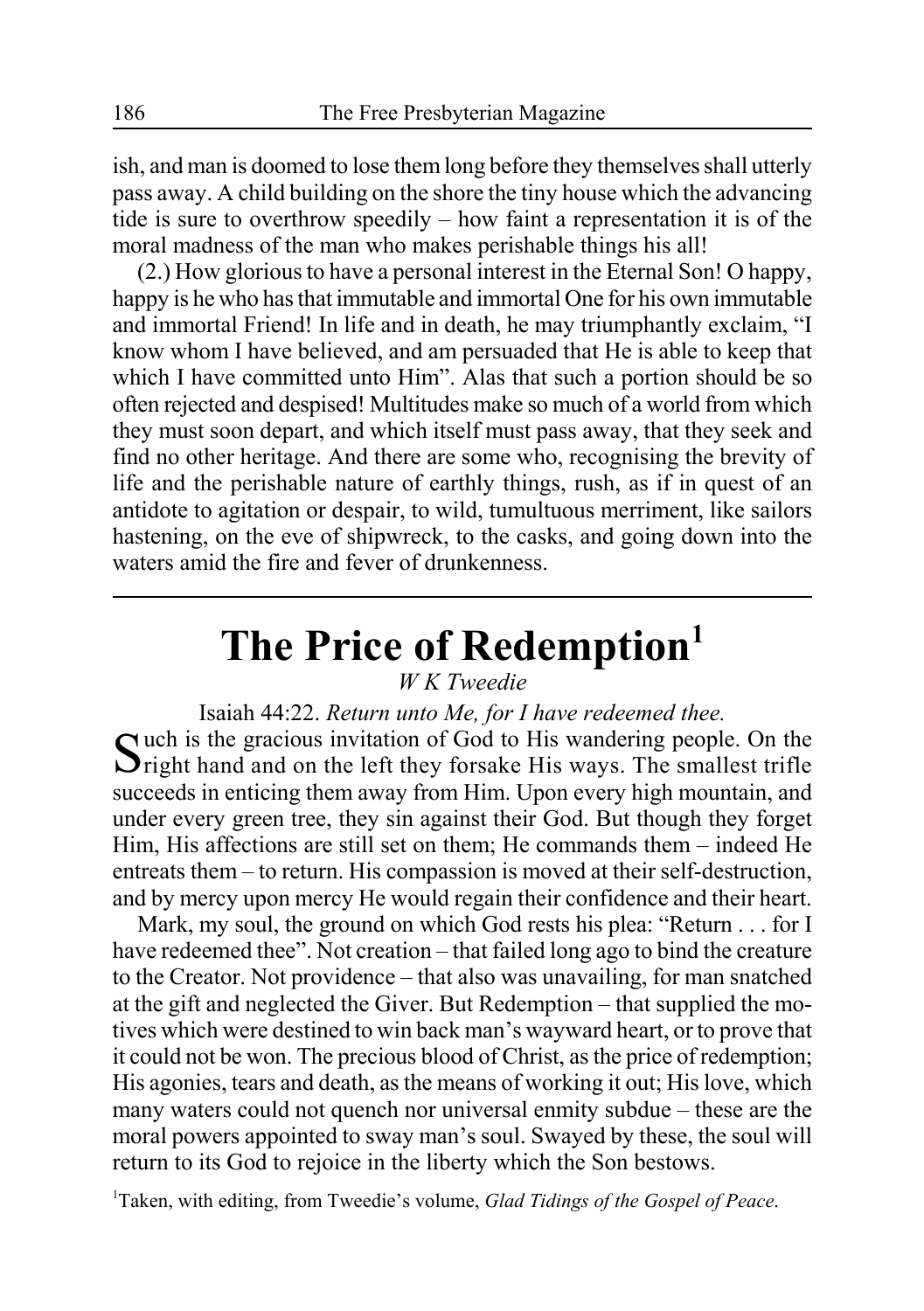But has my heart yielded to that appeal, or am I still stout-hearted and far from righteousness? Am I redeemed by the precious blood of Christ, or do I rather trample upon the blood of the covenant and count it an unholy thing?

Blessed are they who listen to that appeal! They shall be still praising God. Who is he that shall harm them? Of them Jehovah has said, "This people have I formed for Myself; they shall show forth My praise". The longer that I strive to work out my own salvation according to the Word of God, the more need I feel to make sure that this salvation is personal – that it is my own. May the Spirit of all grace teach me to say, as the Word of God warrants, "The Lord is my shepherd", and, Christ "loved me, and gave Himself for me."

# **Book Review**

*In Their Own Words*, *The Testimonies of Martin Luther, John Calvin, John Knox, and John Bunyan*, by David B Calhoun, published by the Banner of Truth Trust, paperback, 240 pages, £6.25, obtainable from the F P Bookroom.

Here are short biographies of four men who, by God's grace, were giants of the Christian Church. The accounts are by no means entirely in the subjects' own words, but the extent to which these men are allowed to speak for themselves verifies the statement in the book's blurb that "there is something unique to be gained by listening to these men tell their stories *in their own words*".

Luther, after severe troubles in struggling with sin, discovered that "this is wonderful news, to believe that salvation lies outside ourselves". He recalled, "When God in His sheer mercy and without any merit of mine has given me such unspeakable riches, shall I not then freely, joyously, wholeheartedly, unprompted, do everything that I know will please Him?"

Prominent events in Luther's life are covered, such as his opposition to Roman indulgences, his break with Rome, and his appearance before the Emperor at the Diet of Worms, where he declared, "I am bound to Scriptures I have quoted and my conscience is captive to the Word of God. . . . I cannot do otherwise. Here I stand. God help me." We see, in this book, the public side of Luther's work, but also his personal and family life (as is true for Calvin, Knox and Bunyan). A quotation on the last page of the account sums up Luther's understanding of the gospel: "The Christian truly lives by faith alone rather than by the merit of good works aimed at pacifying God" – an understanding that was so fruitful at the beginning of the Reformation.

John Calvin, of course, stood on the shoulders of Luther. He confessed, "I was God's arch-enemy, and in me there was not even a semblance of obedience towards Him at all, but I was rather full of . . . a diabolic obstinance to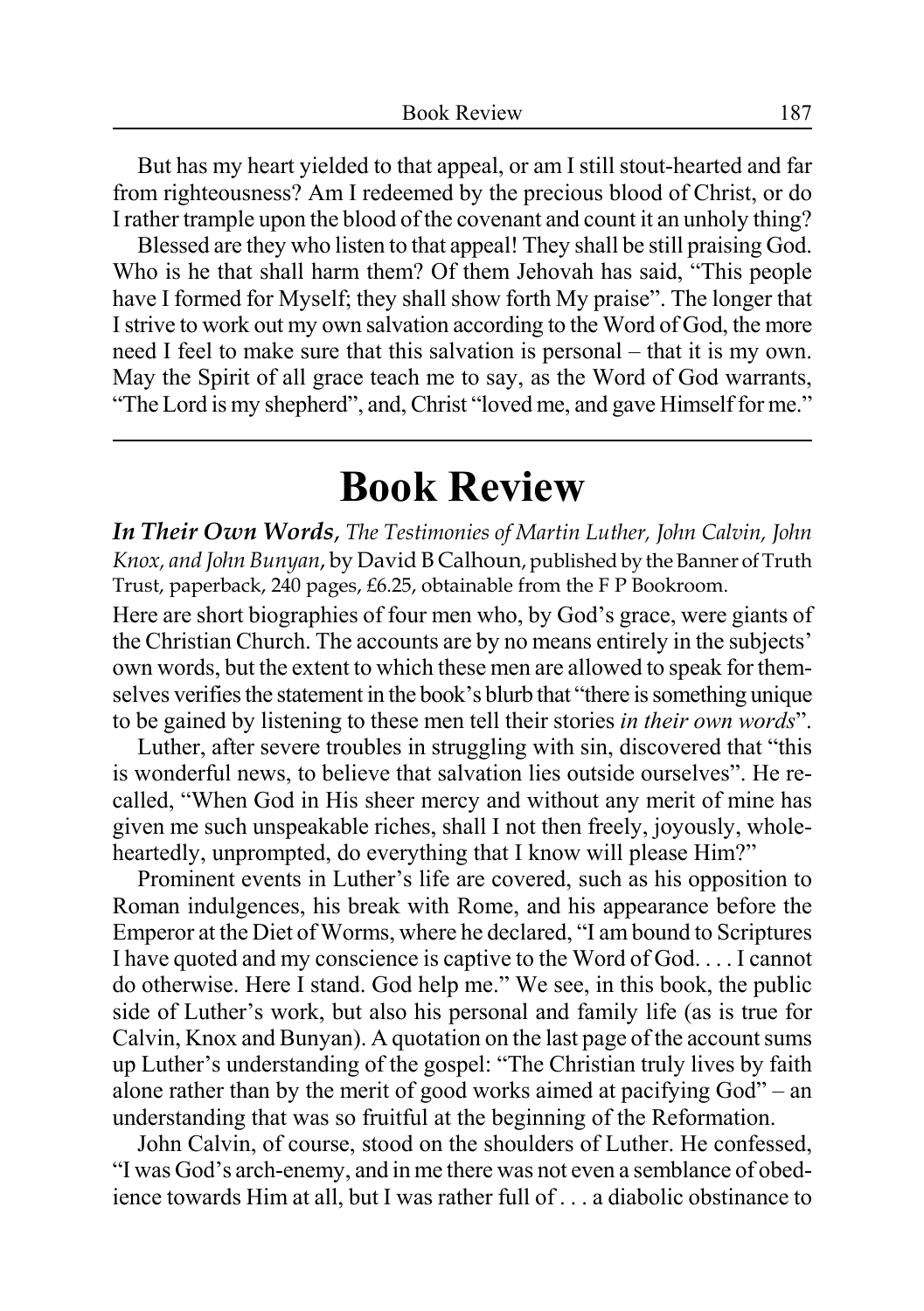resist God and to plunge myself into eternal death". Yet he could later testify that God "brought my mind to a teachable frame".

Calvin was *the* Reformer of Geneva, though he did not labour alone. His work there was by no means easy; yet he could say, "Although Geneva was a very troublesome province to me, the thought of deserting it never entered my mind. For I consider myself placed in that position by God, like a sentry at his post from which it would be impiety on my part were I to move a single step." Yet Calvin, for his faithfulness, was sent away from his post, but was later recalled to the work of the gospel in Geneva. He commented, "When I remember that I am not my own, I offered up my heart, presented as a sacrifice to the Lord". One could go on giving quotations from this book which shed light on the godly tenacity of this faithful Reformer when faced with duty. One final example: "I take pains to live in such a way that my character and conduct do not conflict with what I teach".

John Knox was helped by John Calvin in Geneva during times of exile from Scotland. After 19 months as a prisoner on the French galleys, Knox spent six years preaching in England. His leadership was vital to the Scottish Reformation; yet as Dr Calhoun states, he "gave all the credit to God". He wrote, "We do nothing but go about Jericho, blowing with trumpets as God gives strength, hoping victory by His power alone". Again, "My life is in the custody of Him whose glory I seek". Knox "never feared the face of man", and spoke to his Queen as in the presence of God. Whatever his difficulties, he, like Calvin, was faithful to the post where God had placed him; he wrote, "I dare not cast off that burden that God has laid upon me to preach to unthankful . . . Scotland". Many readers would have felt much more comfortable if the quotations from, in particular, Knox's prayers had left him addressing the Most High as "Thou" rather than the word being changed to "You".

John Bunyan is best known for his *Pilgrim's Progress*. A godless young man, he "grew more and more rebellious against God, and careless of my own salvation". Yet he was deeply convinced of sin; but only with difficulty did he give up playing sport on Sabbaths (a quotation from another writer referring to the Puritans' "petty renunciations" (p 188) is unsatisfactory). But Bunyan found that conversion comes primarily, not through "the overheavy load of sin, but the discovery of mercy; not the roaring of the devil, but the drawing of the Father, that makes a man come to Jesus Christ". Later, Dr Calhoun says, "With 'great fear and trembling' and knowledge of his 'own weakness', he began to preach 'that blessed gospel' that God had shown him 'in the holy word of truth' ". He suffered much during the persecution under Charles II, including years in prison – one fruit of it being *Pilgrim's Progress*.

Apart from the reservations made above, this book gives a brief but inter-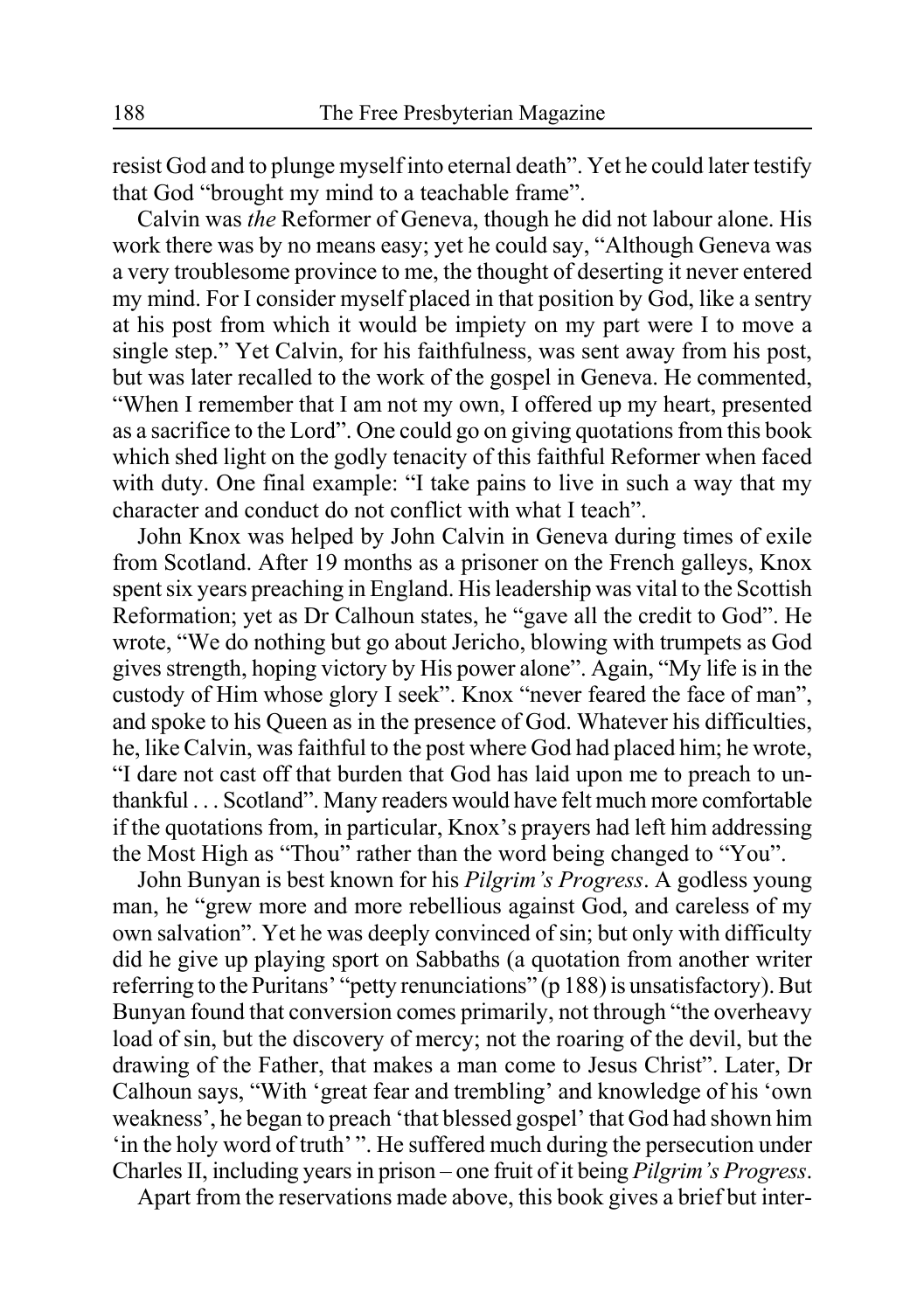esting account of four historical figures who were much used in advancing the cause of Christ in their times. There are fuller accounts of all these men which make useful reading,<sup>1</sup> but this small volume provides a helpful introduction to them at all.

### **Notes and Comments Assisted Dying**

The differences between euthanasia, assisted suicide and assisted dying may be unclear to many, since they are very closely related and together represent a concerted attempt to overturn the sixth commandment of the moral law, "Thou shalt not kill", as a fundamental principle in our society. "Euthanasia" is regarded as the intentional ending of a life to relieve suffering, such as a doctor administering a lethal injection. "Assisted suicide" is aiding or encouraging someone to take their own life. "Assisted dying" is the term given to facilitating the death of someone who is diagnosed as being terminally ill.

Three Bills have been debated in Parliament in recent years which have sought to legalise "assisted dying" and, thankfully, these have all been defeated. A number of fairly high-profile cases have been brought in the courts but they have all been related to "assisted dying", involving terminally-ill people. Again, all of these cases have been unsuccessful. A new legal challenge is being mounted in the Supreme Court by Paul Lamb, who is paralysed from the neck down as a result of a car crash many years ago. He is not terminally ill but, since he suffers from chronic pain, he argues that he should be allowed to end his life when he wishes, aided by his family, who would be liable to prosecution under current legislation on suicide.

There will be a terrible danger to the lives of vulnerable people if the current law is changed, and many voices in the medical profession have sounded a salutary note of caution. It is worrying that the Royal College of Physicians have changed their official policy on the issue from opposing a change in the law to adopting a "neutral" stance. This flew in the face of the 80% of specialists in palliative care who voted against any change in the law, in a vote among members of the College.

Of course, there can be no neutrality in moral and spiritual issues and it is not surprising that Mr Lamb is being supported in his attempt to change the law by Humanists UK, who campaign for the secularisation of our national life under the guise of "human rights". If "assisted suicide" ever becomes

<sup>1</sup>The reviewer would draw particular attention to Thomas M'Crie's Life of John Knox, republished by Free Presbyterian Publications, £6.50.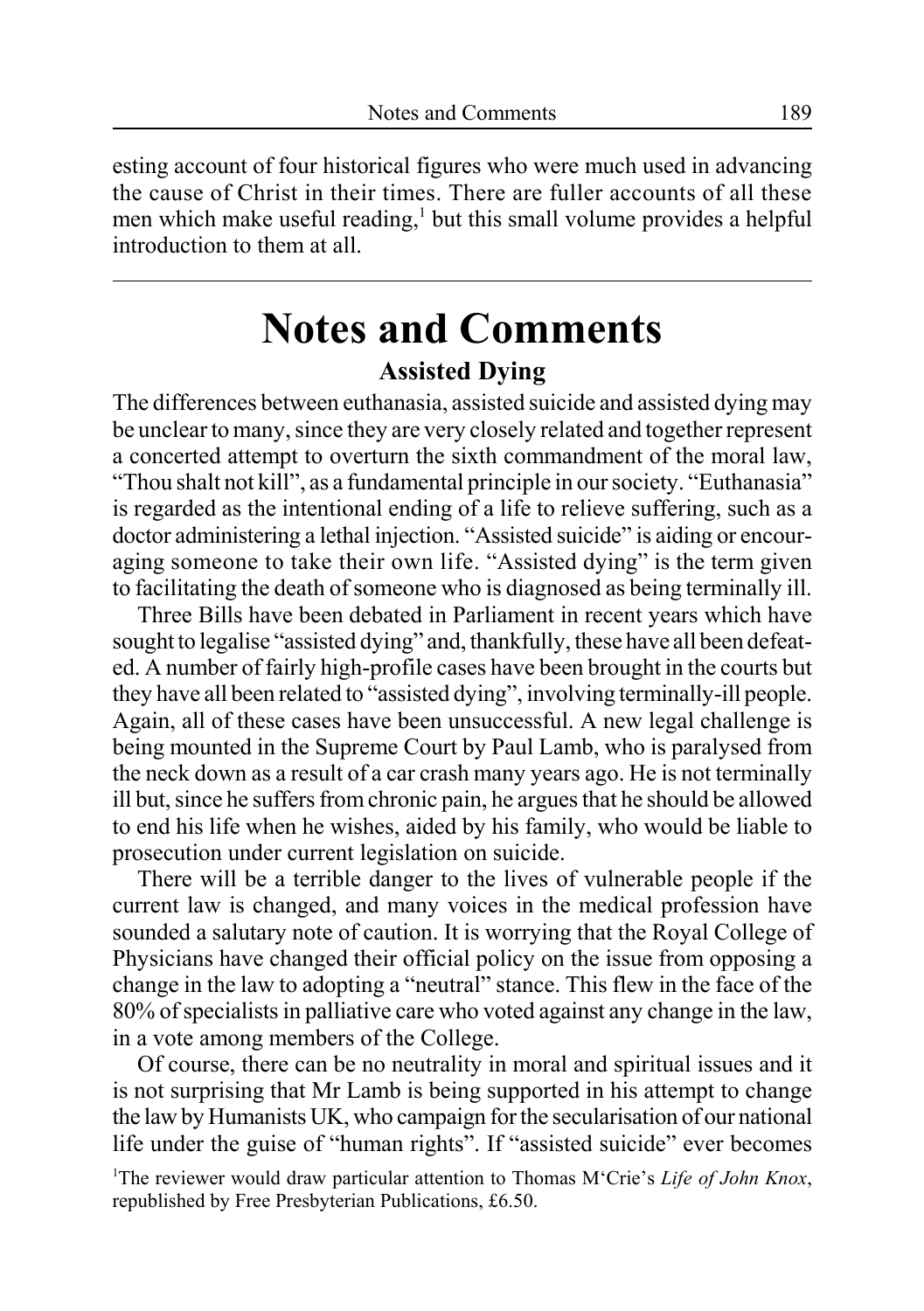law in this country, we greatly fear that, like the legalising of abortion, the proposed safeguards would prove illusory over time. The great enemy of life is Satan, who was a murderer from the beginning, and if the Sixth Commandment is further eroded in our society, he would not be slow to use every opportunity afforded by such evil legislation to drag multitudes of precious souls to hell unawares. It is incumbent upon us to pray that this attempt to change the law would also fail. *AWM*

#### **University Union Bans Pro-life Group**

The Students Union of a University – which in past generations was noted for producing godly, talented men amongst its alumni – has decided to ban a society which "dared" to oppose the prevailing abortion culture. Aberdeen University Students Union holds a strong pro-abortion stance and campaigned to legalise abortion in Northern Ireland, as well as supporting abortion and the availability of the morning-after pill on the NHS in Britain. It has now refused the Aberdeen Life Ethics Society (ALES) membership, stating that there is an "unreasonable display of pro-life material within campus and at Union events". Without belonging to the Union, ALES will not be eligible for grants, nor will it be able to use university facilities or engage with the new student intake at fresher's week.

The society has tried several times to gain membership of the Union, applying to Aberdeen University's Societies Union Committee (AUSA). Apparently in November 2017 AUSA had implemented a "pro-choice" policy indicating that the Union would give "no funding, facilitation, or platform to any pro-life group and forbids the unreasonable display of pro-life material on campus". On receiving its latest application, it informed ALES, "We unfortunately are unable to affiliate Aberdeen Life Ethics Society as you are directly against an AUSA policy and so we are not allowed to affiliate you".

ALES's founder Alex Mason, a doctoral student in the University's divinity faculty, says, "I think this is a culture zealous for abortion rights". He adds that the "main purpose of the society was to hold debates on campus on sexselective abortion and screening for such conditions as Down's syndrome". He acknowledges it might demonstrate near abortion clinics, but insisted it "would not hold up pictures of dead babies or yell and scream at women".

Mr Mason explains that "the issue began during student elections, when some candidates were strongly expressing their commitment to abortion rights". At the election hustings he tried to ask "why the right to choose an abortion trumps the right of a baby to live" and was told: "We don't need to answer the question because of AUSA's pro-choice policy". This flies in the face of Aberdeen University's policy statement on ethics and diversity, which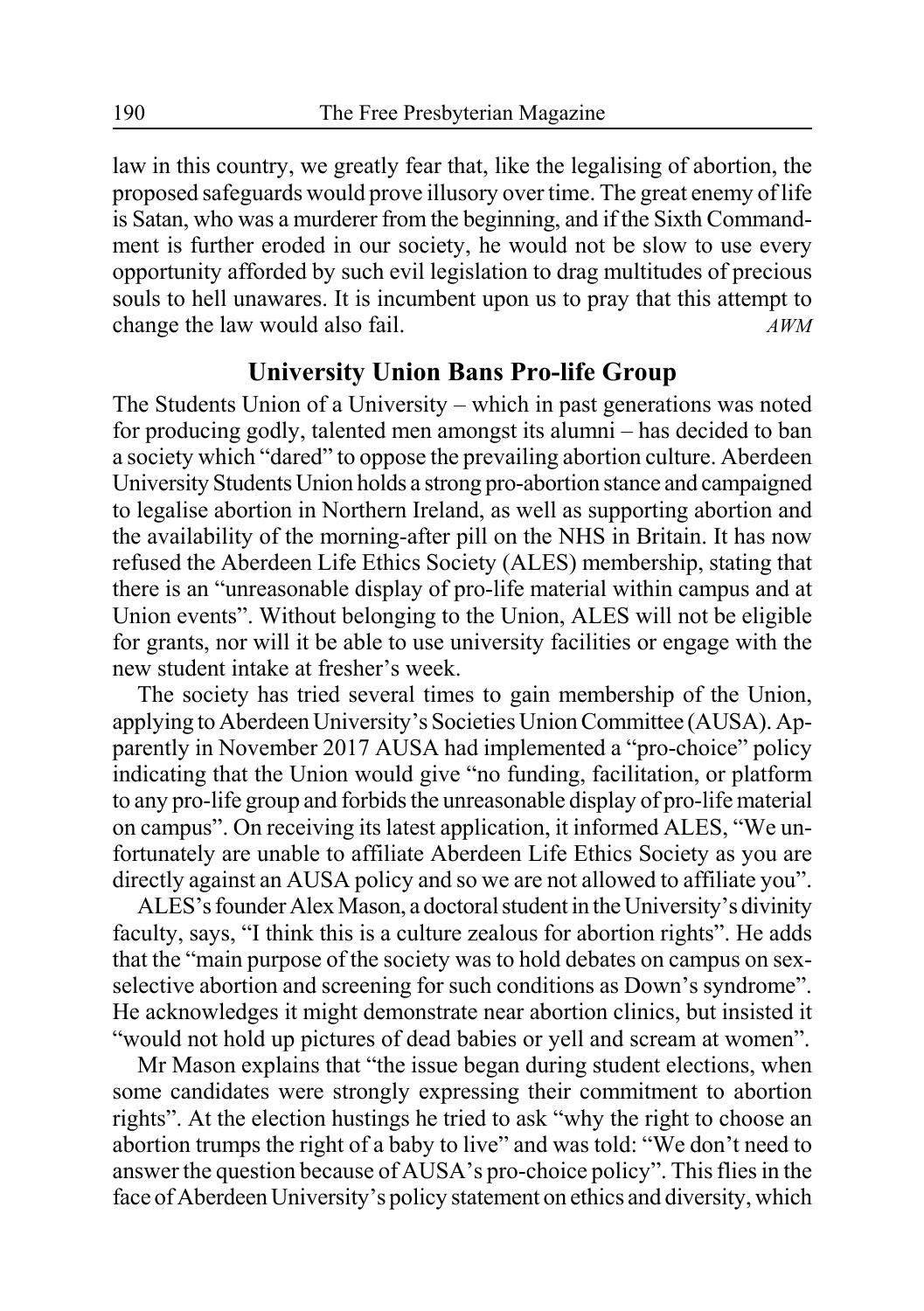states, "The University is also committed to providing a learning, working and social environment in which the rights and dignity of all its members are respected, and which is free from discrimination, prejudice, intimidation and all forms of harassment". Alex Mason concludes, "Universities should foster free debate and discussion over important ethical issues like abortion. Unfortunately, there is a lot of social pressure on young people to conform to the pro-abortion viewpoint. For many of us, our pro-life beliefs were forged from our understanding of gestational science, as well as our Christian faith. The ability to express these beliefs must be protected."

Sadly Aberdeen is not the only university affected. Reports reveal that, at many UK universities, policies are being implemented which limit religious expression and actively curtail free speech. On the abortion issue, in Scotland, there have been specific cases of pro-life societies being censured at Glasgow and Strathclyde Universities.

ALES is currently being helped take action against Aberdeen University by the Christian Legal Centre, on the grounds of discrimination. Its Chief Executive, Andrea Williams, states, "Through this policy a small number of students at Aberdeen University are representing the interests and diverse beliefs of nearly 14 500 students and have recast the Students Association as a pro-abortion campaigning organisation". She concludes, "The case at this University alone is appalling, but it is part of a disturbing and snowballing trend across the UK, where student unions are pushing, not just the abortion debate, but a number of issues, in one direction. How are students supposed to hear the case for the human right of the pre-born person if debate is shut down? University authorities have to step in and do more to protect free speech and freedom of religion on our university campuses."

Today the voice of secularism is uppermost whilst Christian values are largely being rejected by our places of learning. We must pray for the better days promised in Scripture. Then these establishments will once again educate and produce, under the Holy Spirit, godly men who will faithfully proclaim "the whole counsel of God". *KHM*

#### **Edinburgh World Heritage Poster**

An Edinburgh World Heritage poster shows a picture of a young woman standing near the statue of John Knox in the New College quadrangle, which she is completely ignoring. Knox has his right arm raised in the air, and a Bible in his left hand, and is proclaiming the Word of God. The girl is in a somewhat similar pose, also with her right arm raised, but has in it a mobile phone with which she is taking a "selfie"; and on her top is emblazoned the word, "Never". The idea of the poster seems to be that these two figures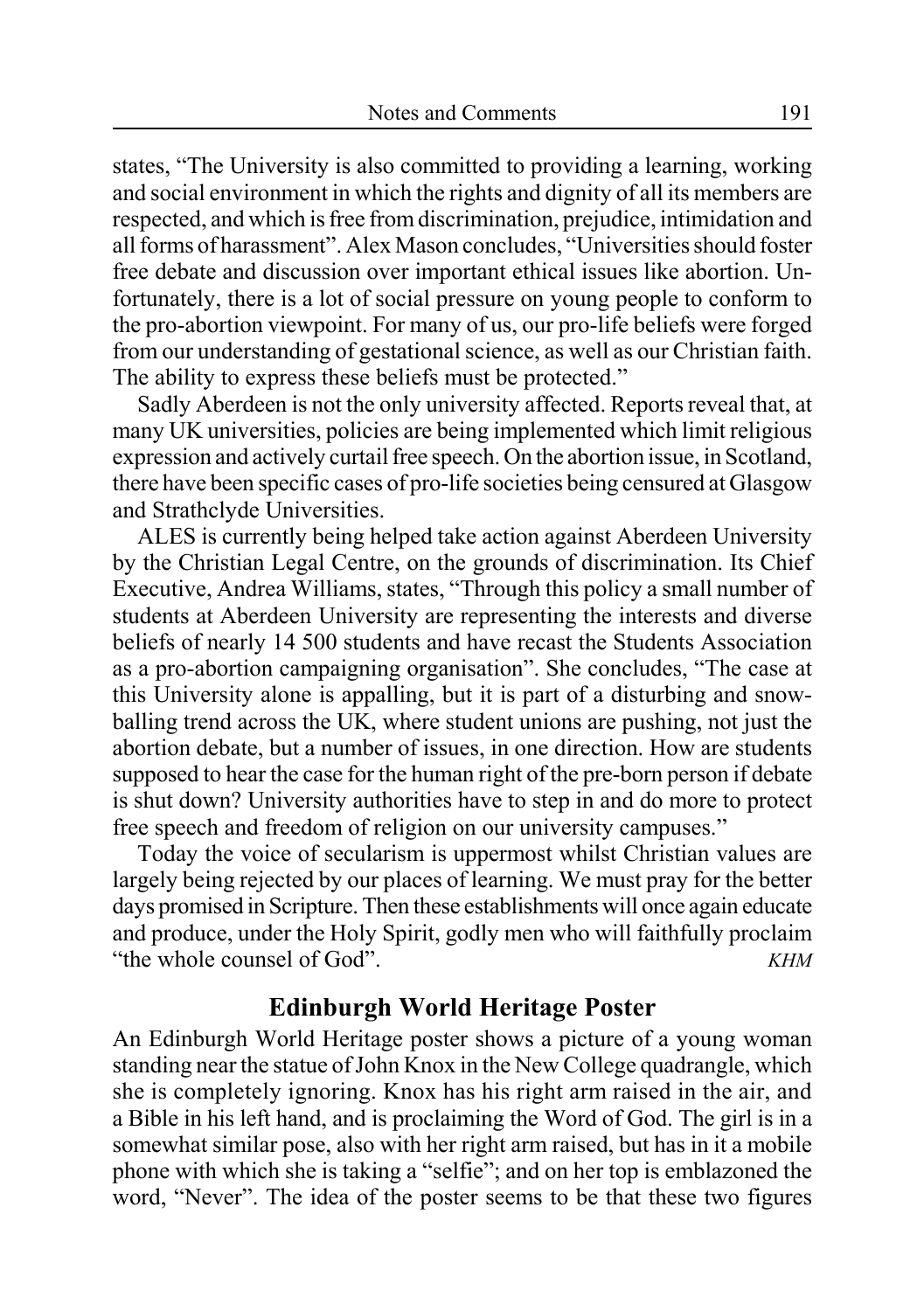represent the old and the new in Edinburgh's heritage. Knox represents sixteenth-century Scottish Presbyterianism, once dominant in Scotland; while the young woman represents the modern world. The significance of the word, "Never", on the woman's top is unexplained, but it seems to express a rejection of the dominion of Scottish Presbyterianism in former times.

The woman's pose is certainly a good representation, not just of modern Edinburgh's rejection of the gospel and the Christian Church, but of the usual human response to the Word of God throughout the world. The Word of God is being proclaimed, as the statue represents John Knox proclaiming it; but the world is studiously ignoring it, as the woman is paying no attention to the statue. Mankind, instead, is entirely pre-occupied with himself and with human affairs, as the woman is concerned only with the image of herself that she can see in the camera on her phone. At the same time, man does have an awareness of God in his heart, but he is utterly determined to persist in his rebellion; as the woman's top is ceaselessly declaring her absolute refusal to all who see it. Furthermore there was a photographer who set up the photograph for this poster, and who was aware of the significance of John Knox, but who wanted to portray the rejection of that significance; and so there is a Devil who is well aware of the things of God, but who distracts men from it and who orchestrates their rebellion. This poster is a subtle and eloquent part of that rebellion. *DWBS*

# **Church Information**

### **Removed by Death**

Mr Ian G MacLean, an elder in Inverness since 1962, passed away on May 2, and Mr Alexander MacLean, latterly an elder in the Dingwall and Beauly congregation, died on May 4. We extend our sympathy to their families.

### **Meetings of Presbytery** (DV)

*Western:* At Lochcarron, on Tuesday, June 4, at 11 am. *Zimbabwe:* At Bulawayo, on Tuesday, June 11, at 11 am. *Northern:* At Dingwall, on Tuesday, June 11, at 2 pm. *Outer Isles:* At Stornoway, on Tuesday, June 18, at 11 am. *Southern:* At Glasgow, on Tuesday, June 18, at 2 pm.

### **College and Library Fund**

By appointment of Synod, the first of two special collections for the College and Library Fund is due to be taken in congregations during June.

*W Campbell,* General Treasurer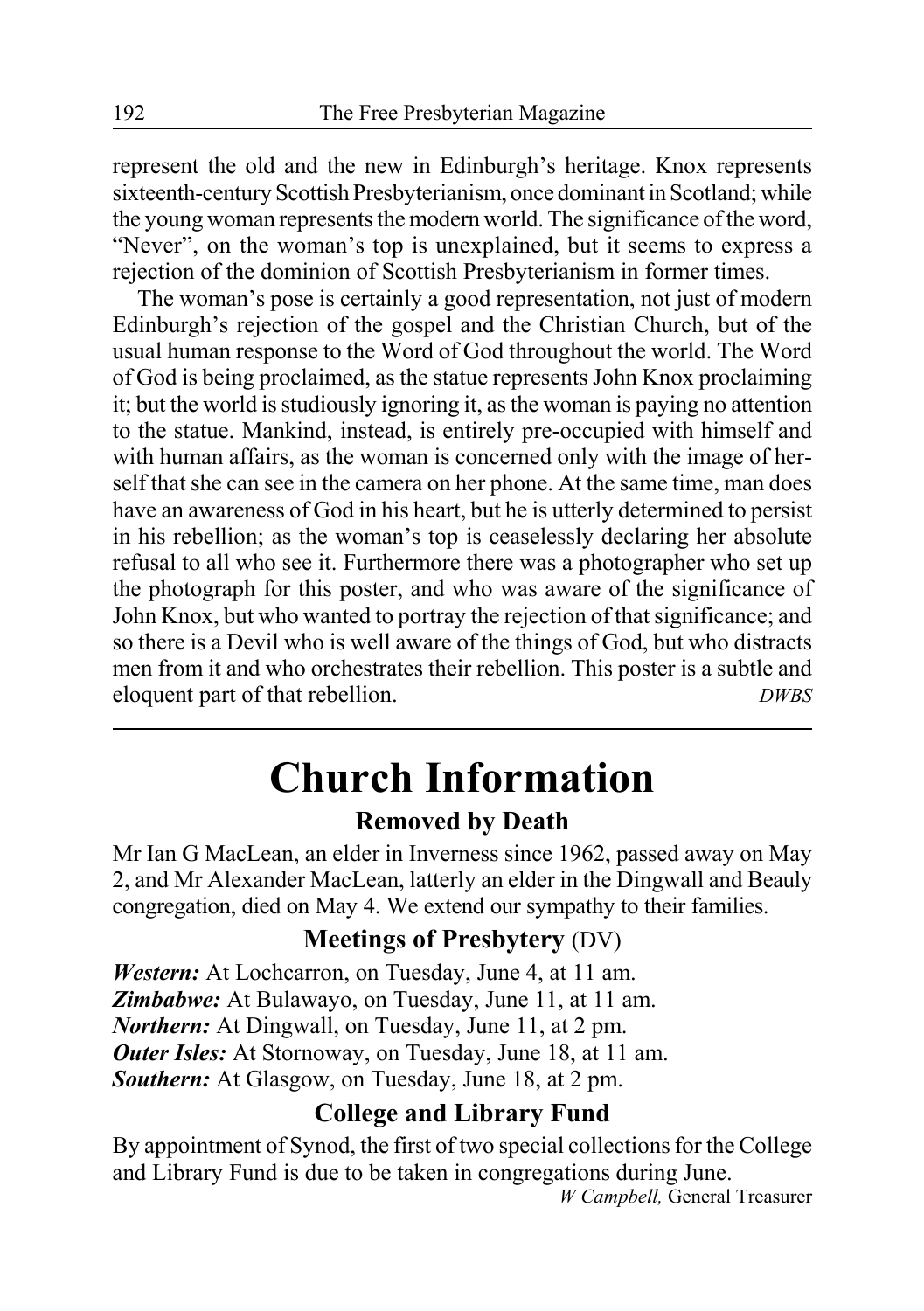### **FREE PRESBYTERIAN PLACES OF WORSHIP**

#### **Scotland**

**Aberdeen:** 2 Alford Place, AB10 1YD, Sabbath 11 am, 6 pm; Tuesday, 7.15 pm. Rev D W B Somerset BSc DPhil, 18 Carlton Place, Aberdeen, AB15 4BQ; tel: 01224 645250.

**Bracadale Duirinish-Strath: Struan:** Sabbath 12 noon. **Glendale** and **Vatten:** Sabbath 6pm, alternately. Thursday 7 pm, rotating between Struan, Vatten and Glendale. Contact Rev I D MacDonald; tel: 01478 612110.

**Dingwall:** Church, Hill Street, IV15 9JP: Sabbath 11 am, 6.30 pm; Wednesday 7.30 pm. **Beauly** (Balblair): Sabbath 6.30 pm, Thursday 7.30 pm. Contact Mr K H Munro; tel: 01463 831783.

- **Dornoch:** Sabbath 11.30 am. Manse tel: 01862 810615. **Bonar:** Sabbath 6 pm. Wednesday 7.30 pm (alternately in Dornoch and Bonar). **Lairg:** Church and Manse; **Rogart:** Church; no F P services. Contact Mr A Sutherland; tel: 015494 02115.
- **Edinburgh:** 63 Gilmore Place, EH3 9NU, Sabbath 11 am, 6 pm; Thursday 7.30 pm. Rev D Campbell, 35B Barnton Avenue West, Edinburgh EH4 6DF; tel: 0131 312 8227, e-mail: dcampbell1560@gmail.com.
- **Farr** (by Daviot)**:** Sabbath 12 noon. **Tomatin:** Sabbath 12 noon. **Stratherrick:** Sabbath 12 noon. (Each of these services is held once in three weeks as intimated). **Farr:** Thursday 7.30 pm (as intimated). Contact Mr M J Schouten; tel: 01463 221776.
- **Fort William:** Monzie Square, Sabbath 11 am, 6.30 pm as intimated. Manse: 15 Perth Place, PH33 6UL; tel: 01397 708553. Contact Mr D A McKinnon. Tel: 01397 702597.
- **Gairloch** (Ross-shire): Sabbath 11 am, 6.30 pm. Prayer meeting in **Strath**, Thursday 7.30 pm. Rev A E W MacDonald MA, F P Manse, Gairloch, Ross-shire, IV21 2BS; tel: 01445 712247.
- **Glasgow:** St Jude's Church, 137 Woodlands Road, G3 6LE. Sabbath 11 am and 6.30 pm; Wednesday 7.30 pm. Rev R MacLeod, 4 Laurel Park Close, Glasgow, G13 1RD; tel: 0141 954 3759.
- **Greenock:** Sabbath 2.30 pm, held in Free Church of Scotland hall, 14 Jamaica Street, PA15 1XX. Sabbath 2.30 pm. Contact Rev R MacLeod; tel: 0141 954 3759.
- **Halkirk:** Sabbath 11.30 am; Thursday 7.30 pm. Rev W A Weale, F P Manse, Bridge Street, KW12 6YG; tel: 01847 831758. **Thurso:** Duncan Street; Sabbath 5 pm; **Strathy:** Sabbath: 6 pm (first and third Sabbaths of month).
- **Harris (North): Tarbert:** Sabbath 12 noon, 6 pm. **Tarbert** and **Stockinish:** Tuesday 7.30 pm alternately. Rev J B Jardine BD, F P Manse, Tarbert, Isle of Harris, HS3 3DF; tel: 01859 502253, e-mail: northharris.fpc@btopenworld.com.
- **Harris (South): Leverburgh:** Sabbath 12 noon, 6 pm; Wednesday 7 pm. **Sheilebost:** as intimated. Rev K M Watkins BA, F P Manse, Ferry Road, Leverburgh, Isle of Harris, HS5 3UA; tel: 01859 520271.
- **Inverness:** Chapel Street, IV1 1NA; Sabbath 11 am, 6.30 pm; Wednesday 7.30 pm. Rev K D Macleod BSc, 11 Auldcastle Road, Inverness, IV2 3PZ; tel: 01463 712872.
- **Kinlochbervie:** Sabbath 6 pm; **Scourie:** Sabbath 11:30 am, Tuesday 7 pm (as intimated). Contact Mr A Ross; tel 01971 502099. **Kyle of Lochalsh:** Sabbath 6 pm. Manse tel: 01599 534933. Contact Rev D A Ross; tel: 01445 731340.
- **Laide** (Ross-shire): Sabbath 12 noon, 6 pm; Wednesday 7.30 pm. Rev D A Ross. F P Manse, Laide, IV22 2NB; tel: 01445 731340. **Lochcarron:** Sabbath 11 am, 6 pm; Wednesday 7 pm. Manse.

**Lochinver:** Church. No F P services at present. Manse.

- **Ness:** Sabbath 12 noon, 6 pm; Wednesday 7 pm. Rev A W MacColl MA PhD, F P Manse, Swainbost, HS2 0TA; tel: 01851 810228. **North Tolsta:** Sabbath 12 noon, 6 pm; Thursday 7 pm; 1st Monday of month 7 pm. Manse tel: 01851 890325. Contact Rev J R Tallach; tel: 01851 702501.
- North Uist: Bayhead: Sabbath 12 noon, 6 pm; Thursday 7.30 pm (fortnightly). Manse tel: 01876 510233. Contact: Rev J B Jardine; tel: 01859 502253.

**Oban:** Church and Manse. No F P services at present.

**Perth:** Pomarium, off Leonard Street. Sabbath 11 am, 6 pm; Wednesday 7.30 pm. Contact Rev D Campbell; tel: 0131 312 8227.

**Portree:** Sabbath 12 noon, 6.30 pm; Wednesday 7 pm.. Rev I D MacDonald, F P Manse, Achachork, Portree, IV51 9HT; tel: 01478 612110. **Raasay:** Sabbath 12 noon, 6 pm. Contact Rev I D MacDonald; tel: 01478 612110.

- **Shieldaig:** Sabbath 11 am; **Applecross:** Sabbath 6pm. Tuesday 7 pm (alternately in Shieldaig and Applecross). Shieldaig manse tel: 01520 755259, Applecross manse tel: 01520 744411. Contact Rev D A Ross; tel: 01445 731340.
- **Staffin:** Sabbath 12 noon, 5 pm; Wednesday 7 pm. Rev D Macdonald, F P Manse, Clachan, Staffin, IV51 9HY tel: 01470 562243.
- **Stornoway:** Matheson Road, Sabbath 11 am, 6.30 pm; Thursday 7.30 pm. **Achmore:** Sabbath 12 noon; Tuesday 7 pm. Rev J R Tallach MB ChB, 2 Fleming Place, Stornoway, HS1 2NH; tel: 01851 702501.

**Tain:** Church and Manse. **Fearn:** Church. No F P services. See Dornoch and Bonar.

- **Uig (Lewis) Miavaig:** Sabbath 12 noon Gaelic, 6 pm English; Wednesday 12 noon. Manse tel: 01851 672251. Contact Rev A W MacColl; tel: 01851 810228.
- **Ullapool:** Sabbath 11 am, 6 pm; Wednesday 7.30 pm. Manse: Quay Street, IV26 2UE; tel: 01854 612449.

#### **England**

- **Barnoldswick:** Kelbrook Road, Sabbath 11 am, 6 pm; Friday 7.30 pm; Wednesday 8 pm, alternately in Sandbach and Gatley. **South Manchester:** Sabbath 6.00 pm, in Trinity Church, Massie Street, Cheadle (entry at rear of building). Contact Mr R Middleton, 2 Emerald Drive, Sandbach, CW11 4ND; tel: 01270 761673.
- **Broadstairs:** Sabbath 11 am, 5 pm at Portland Centre, Hopeville Ave, St Peter's; Tuesday 7 pm at Friends' Meeting House, St Peter's Park Rd. Contact Dr T Martin; tel: 01843 866369**.**
- **London:** Zoar Chapel, Varden St, E1. Sabbath 11 am, 6.30 pm; Wednesday 7.15 pm. Rev J MacLeod MA, 6 Church Ave, Sidcup, Kent, DA14 6BU; tel: 0208 309 1623.

#### **Northern Ireland**

**Larne:** Station Road. Sabbath 11.30 am, 6.30 pm. No F P services. Contact Rev R Macleod; tel: 0141 954 3759.